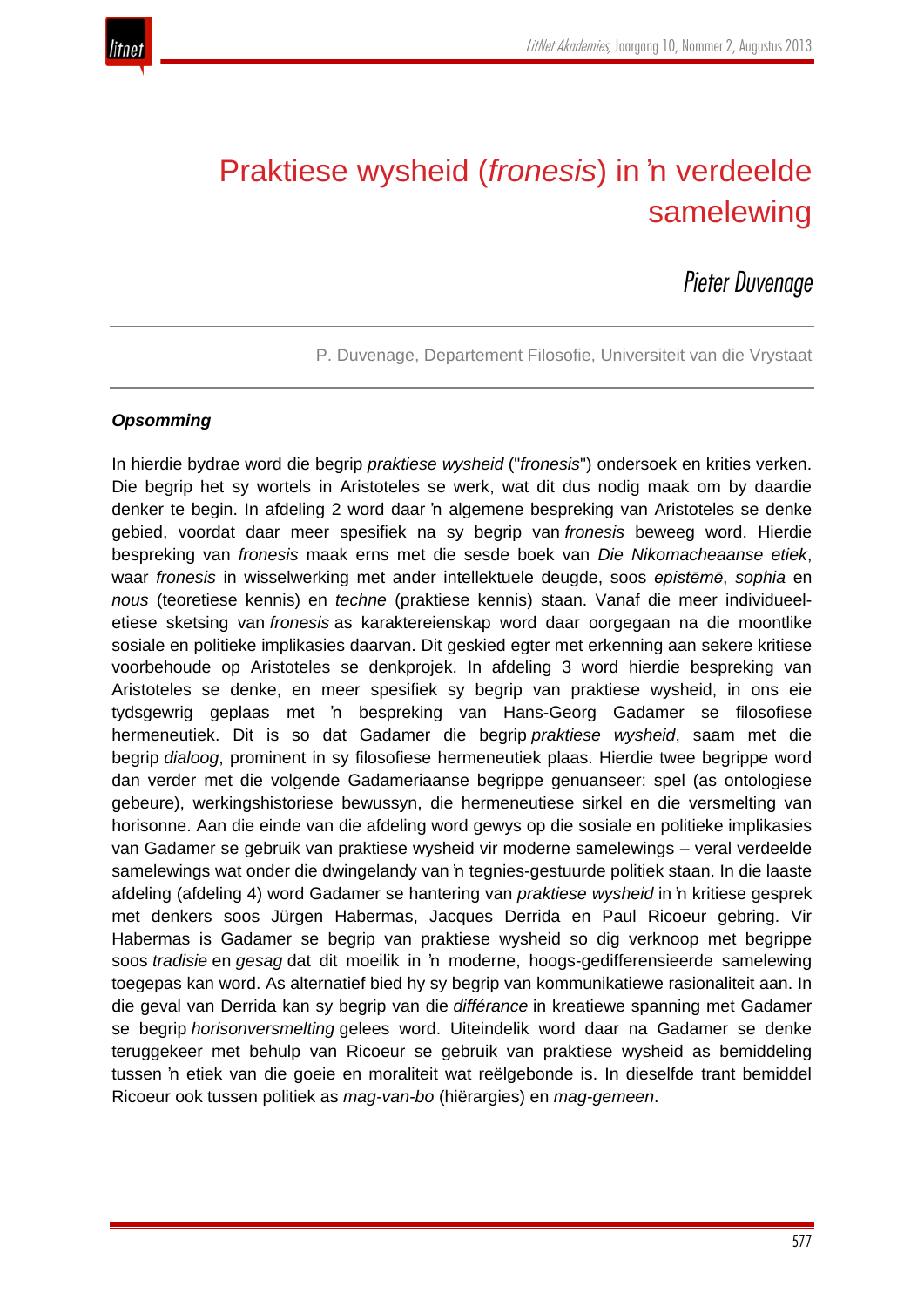**Trefwoorde:** Aristoteles; dialoog; *différend*; filosofiese hermeneutiek; *fronesis*; Hans-Georg Gadamer; ideologiekritiek; Jacques Derrida; Jürgen Habermas; Paul Ricoeur; politiek; praktiese wysheid; tradisie; verdeelde samelewing

# *Abstract*

## **Practical wisdom (***phronēsis***) in a divided society**

The ethical and political importance of practical wisdom (*phronēsis*, φρόνησις) in a divided society is addressed in this article. After a short introduction (section 1) *phronēsis* is examined with reference to Aristotle's work (section 2). This section starts with a brief discussion of Aristotle's broad philosophy. Here Aristotle's distinction between the appearance of things (*phainomena*) and the endoxic method is of importance. Precisely because all phenomena are not clear we need the endoxic method of acceptable opinions, credible assumptions, common sense and wisdoms transmitted over time. And we seek wisdom from the reputable ones, that is, the wise. It is about opinions which have proven themselves through time as worthy and with a certain normative value – that which is worth preserving. In all our domains of investigation we seek worthy forerunners – even if we are critical about how they saw a specific problem that we are now grappling with.

After this broader introduction to Aristotle's work, the focus shifts more specifically to the concept of practical wisdom (*phronēsis*). In the sixth book of *The Nicomachean Ethics* Aristotle divides the intellectual virtues, and the role of *phronēsis* in them, into the following three groups: (i) In the first place *epistēmē* is scientific knowledge, universal, immutable, context-independent and based on general analytical rationality. Together with the other two virtues in this group, namely wisdom (*sophia*) and intuition (*nous*), scientific knowledge constitutes theoretical knowledge, although there are also important differences of nuance between these three virtues. (ii)In the case of practical knowledge (*techne*) we are dealing with skilfulness, art (*poiēsis*) and the technical. This is pragmatic, mutable and context-dependent knowledge obtained through the experience of production. It is further based on practical, instrumental rationality and works with a conscious goal – for example, to manufacture a chair or to stage a theatre production successfully. (iii) As stated above, *phronēsis* mediates between scientific knowledge (*episteme*) and artistic-technical knowledge (*poiēsis*) – which we have just discussed under (i) and (ii) – and is ethically existentially orientated. It concerns the practical judgment of which virtues and values are at stake in a given context in order to ensure that ethical decisions are made on the basis of the relevant scientific and technical knowledge. In short: *phronēsis* plays a mediating role between scientific-theoretical knowledge (*epistēmē*) and practical knowledge (especially *techne*).

After the mediating role of practical wisdom (*phronēsis*) in the ethical-individual activities of the practically wise person has been discussed, its broader political and social implications are elucidated in section 2. In this sense individual happiness (as described in *Nicomachean Ethics*) and collective politics (as described in *Politics*) (Aristotle 1962) are mutual. Here the state does not exist in a liberal manner externally from the individual. However, there remains a tension between Aristotle's more participatory idea of the *polis* on the one hand and his more elitist conception of the aristocratically managed *polis* on the other – a legacy which we must deal with in our own time.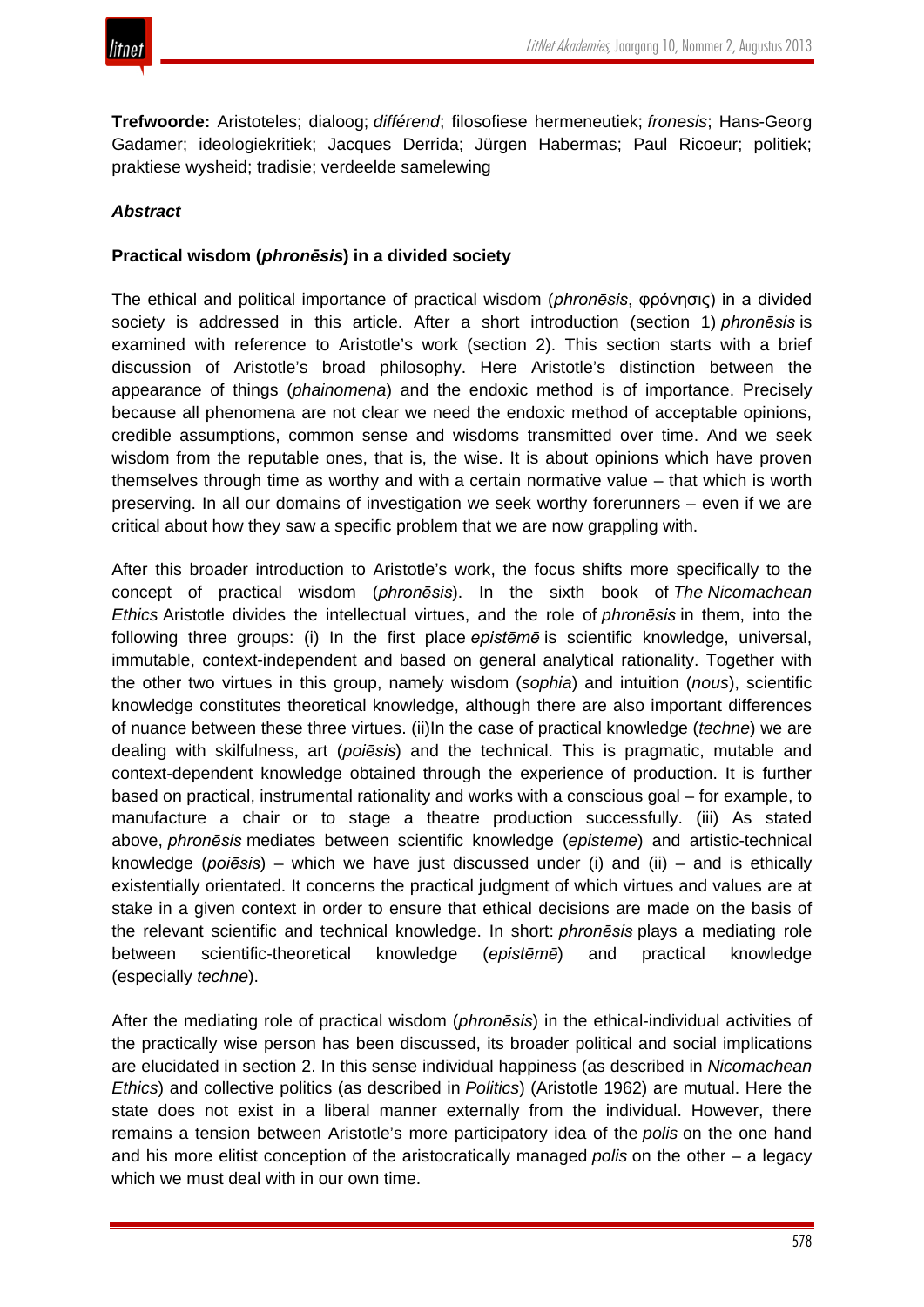In section 3 the ethical-individual as well as the socio-political implications of practical wisdom (*phronēsis* ) are placed in conversation with Hans-Georg Gadamer's 20th-century interpretation of Aristotle. Gadamer's contribution, which is influenced by Heidegger's phenomenological-dialogicalreading of the philosophical tradition (Plato, Aristotle, and Hegel) in the 1920s, can be distinguished in three areas: (i) the development and defence of a philosophical hermeneutics in which *phronēsis* as a practical philosophy plays a key role; (ii) Gadamer's intense dialogue with the history of philosophy, in which the most prominent interlocutors are Plato, Aristotle, Hegel and Heidegger; (iii) his interest in aesthetics. In the reconstruction of Gadamer the focus falls on his philosophical hermeneutics and appropriation of practical wisdom, as well as on its contemporary socio-political implications.

For Gadamer practical wisdom, together with interpretation and dialogue, serves as the basic building block of his thought project – philosophical hermeneutics. This is further nuanced with concepts such as play, working-historical consciousness, the hermeneutical circle and the merging of horizons. The reconstruction of Gadamer's concepts, in close interplay with Aristotle's concept of practical wisdom, is then brought into critical conversation with our contemporary techno-scientifically steered culture and politics. The problem with a scientifically steered culture and politics is that they work with a onedimensional means-end methodology which shifts practical wisdom (in the form of dialogue and conversation between citizens) to the margins. Gadamer, however, does not leave us in peril on the sea with this techno-scientifically steered culture, but formulates an alternative in which the Aristotelian concept of *phronēsis* reappears. Gadamer's alternative to our contemporary techno-scientifically steered culture is also applied more concretely to divided societies. This implies, in the first place, that an atomistic conception of the individual is challenged – especially whereby he or she supposedly floats around in the infinite ocean of the present without any historical and cultural moorings. Secondly, we must not deal with the world in an exclusively rigid, law-like technocratic fashion, but in a practically enquiring fashion. Thirdly, Gadamer's alternative also makes us aware of the historical dimension of understanding. Eventually, according to Gadamer, we must stay optimistic about dialogue as a possibility for mediation in a deeply divided society.

The fourth and final section focuses on the critical challenges that Jürgen Habermas and Jacques Derrida pose for Gadamer's reconstruction of Aristotle's concept of *phronēsis* and ends with Paul Ricoeur's appropriation of *phronēsis* in concurrence with Gadamer. In Habermas's early critique of Gadamer he finds Gadamer's thinking too dependent on tradition and prejudice and hence insufficient for an ideology critique. In his later alternative, his work on communicative action and reason, Habermas offers a more concrete and systematic analysis of modern societies and their pathologies and systematic distortions. Hence he concentrates on the complex issues of modern law, constitutions, rights discourse and political power in order to formulate a contemporary normative theory of democracy. Whereas Habermas thinks that Gadamer's use of practical wisdom is not strong enough to deal with the problems of contemporary societies, Derrida is of the opinion that it is too strong. Against this background of the respective positions of Habermas, Derrida and Gadamer it can be asked: How can we bring the universal and the particular into dialogue with each other? What would consensus mean here? Is consensus (in Gadamer's softer version of the fusion of horizons or Habermas's stronger version of a theory of communicative rationality) or dissensus (in Derrida's version of *différance*) the way to proceed in a divided society? Must particular differences and forms of life be played off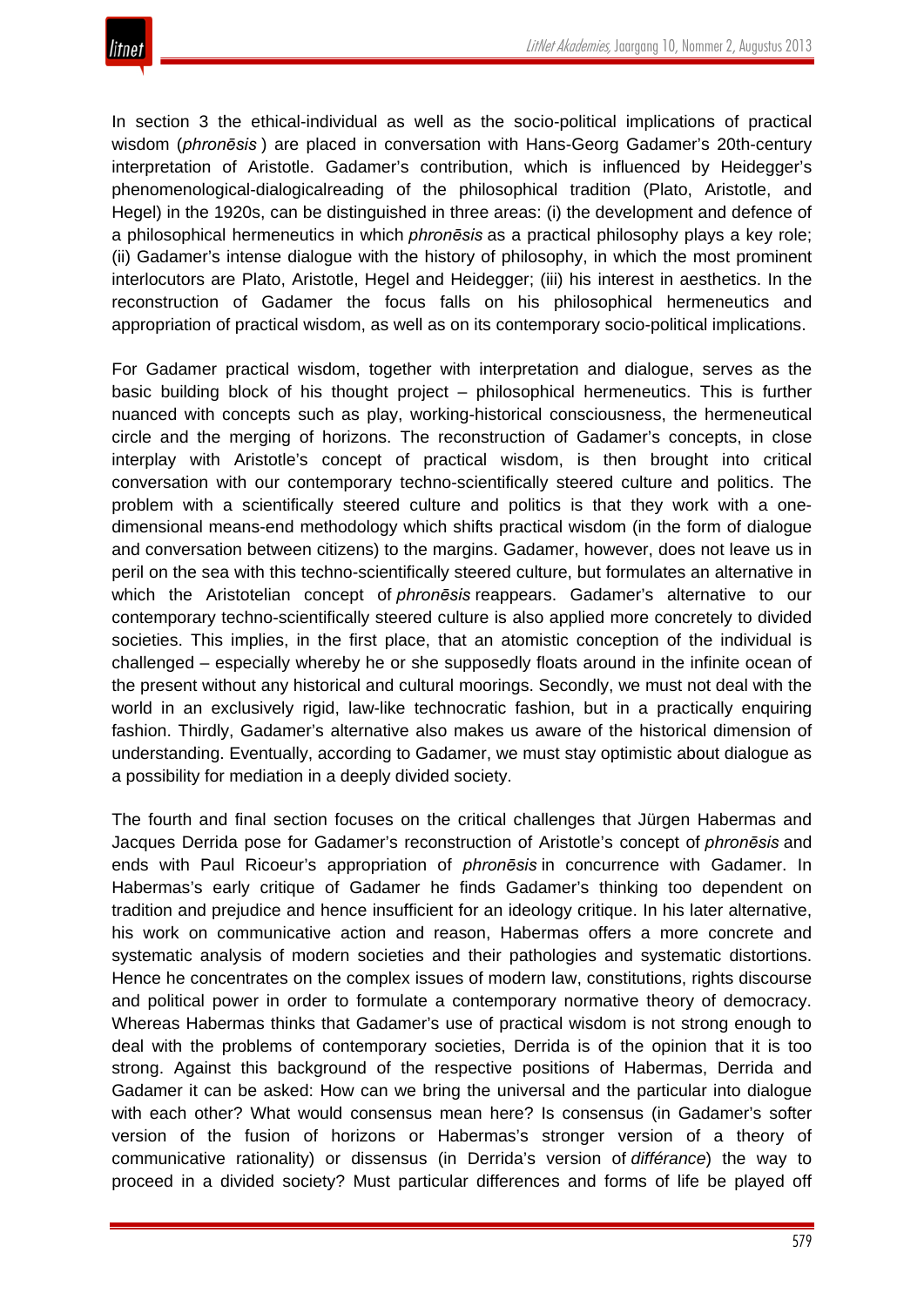



against universal procedures? Can we mediate between a kind of life form anchored in Aristotelian virtue ethics on the one hand and a deontological and universal morality on the other hand? Here we can consider the thought of Paul Ricoeur in conjunction with Gadamer, but also in conversation with Habermas.

The article ends with Paul Ricoeur's mediation between a particular ethics and universal morality. For him the ethical domain of virtuous action ties in with the good life (Aristotle), while action in the moral domain is prescribed by universal norms (Kant and Habermas). Ethics is thus teleologically directed and morality deontologically. Ricoeur grants both ethics and morality their respective places – especially where the human capacity to act as well as a person's accountability are at stake. This position is further explained in Ricoeur's understanding of politics, where he argues for the reciprocity between *power from above* (hierarchical) and *power in-between*.

**Keywords:** Aristotle; dialogue; *différend*; philosophical hermeneutics; *phronēsis*; Hans-Georg Gadamer; ideology critique; Jacques Derrida; Jürgen Habermas; Paul Ricoeur; politics; practical wisdom; tradition; divided society

## **1. Agtergrond**

Die etiese en politieke belang van praktiese kennis of wysheid (*phronēsis,* φρόνησις), in 'n verdeelde samelewing word in hierdie artikel getematiseer.<sup>1</sup> Enige verwysing na die begrip *praktiese wysheid* (*fronesis*) bring die belang van Aristoteles onvermydelik ter sprake. Die term *fronesis* kom markant na vore in die sesde boek van *Die Nikomacheaanse Etiek* (Aristoteles 2009/2005) waar dit op Gadameriaanse wyse 'n bemiddelende rol tussen wetenskaplik-teoretiese kennis (*episteme*) aan die een kant en praktiese kennis (veral *techne)* aan die ander kant speel. Nadat die bemiddelende rol van praktiese wysheid as die individueel etiese ingesteldheid van die prakties wyse persoon in die eerste afdeling uiteengesit word, sal daar op die breër politieke en maatskaplike implikasies daarvan gewys word soos dit verder in Aristoteles (1948 en 1962) se *Metafisika* en *Politiek* uitgewerk word.

Hierdie rekonstruksie van sowel die eties-individuele as die sosiaal-politiese implikasies van praktiese wysheid word in afdeling 3 in ons eie tyd geplaas met 'n bespreking van Hans-Georg Gadamer se denke (Gadamer 1975a/2004) as 'n 20ste-eeuse herwinning van Aristoteles. By Gadamer dien praktiese wysheid, saam met interpretasie en dialoog as die basiese boustene van sy denkprojek, die filosofiese hermeneutiek. Dit word verder met begrippe soos *spel*, *werkingshistoriese bewussyn*, *hermeneutiese sirkel* en *versmelting van horisonne* uitgebou. Uiteindelik word gewys hoe Gadamer se kreatiewe verwerking en lees van Aristoteles se begrip van praktiese wysheid van groot waarde kan wees in ons eietydse tegnowetenskaplik-gestuurde kultuur en politiek. Dit kan verder ook met groot vrug in 'n multikulturele of verdeelde samelewing gebruik word.

In die laaste afdeling word Gadamer se lees van Aristoteles, waarin praktiese wysheid die inspirasiebron is, teen dié van twee van sy prominente tydgenote, Jacques Derrida en Jürgen Habermas, krities afgespeel en uiteindelik met behulp van Paul Ricoeur verder genuanseer en geïnterpreteer. In dié opsig kom een van die sentrale teses van hierdie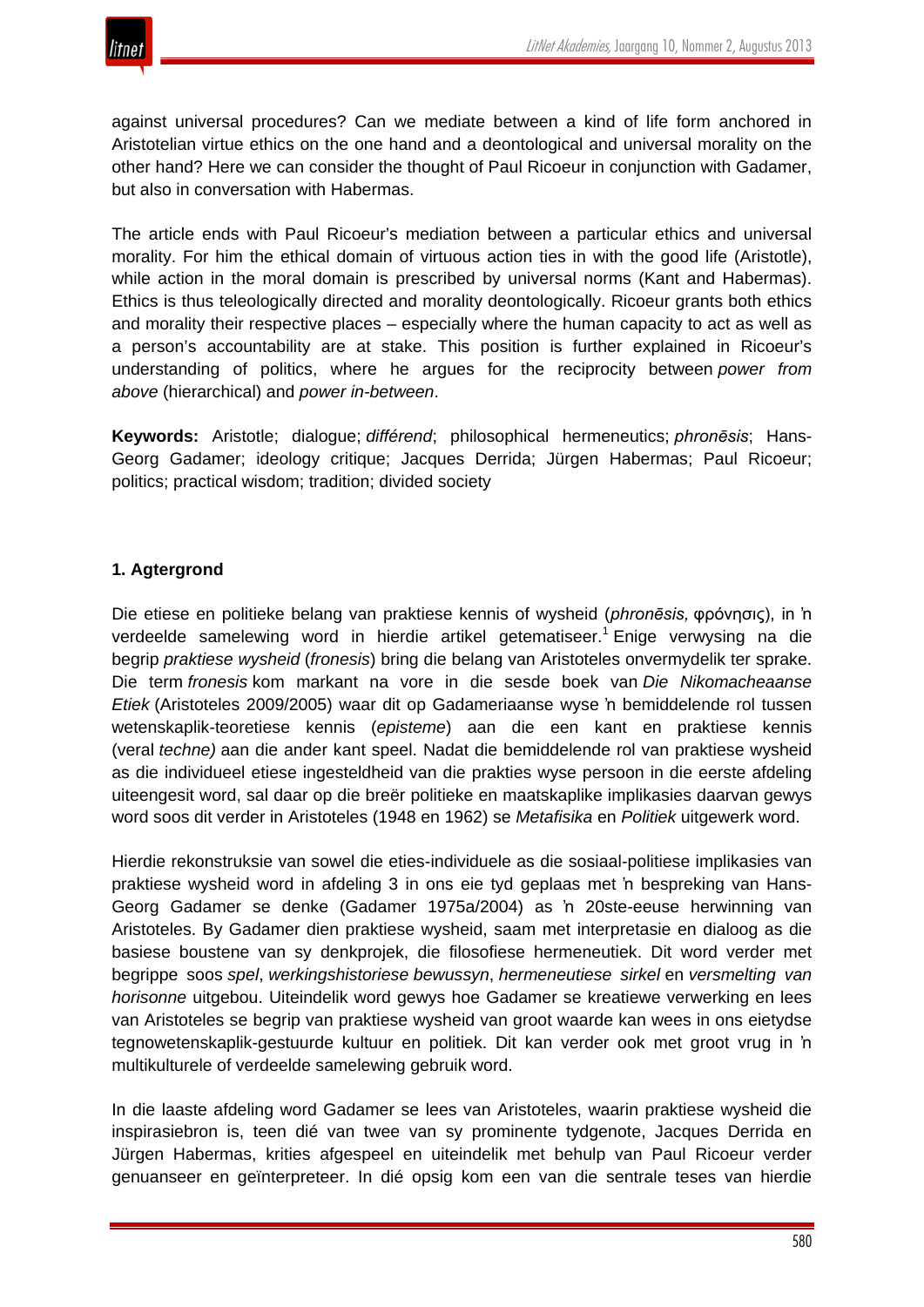

bydrae aan die orde, naamlik dat kritiese gesprek en dialoog tussen Aristoteles se begrip van *fronesis* en Gadamer (en ander) se 20ste-eeuse interpretasie daarvan van groot waarde vir 'n plurale en verdeelde samelewing kan wees, oftewel 'n samelewing wat deur botsende opvattings van die ware, goeie en skone gekenmerk word.

#### **2. Aristoteles se breë filosofie en begrip van praktiese wysheid**

'n Bondige bespreking van Aristoteles se breë filosofie is nodig voordat sy begrip van praktiese wysheid (*fronesis*) aan die beurt kom. In hierdie opsig is Aristoteles se onderskeid tussen *phainomena* en die sogenaamde endoktiese metode van groot belang. In sy *Metafisika* (1948:982b12) stel hy dit so: "Dit is vanweë verwondering dat mense nou, soos aanvanklik, begin filosofeer; hulle het oorspronklik oor die vreemde dinge voor hulle begin wonder, en toe geleidelik oor groter dinge begin besin." <sup>2</sup> Ons besin en reflekteer dus omdat ons met verwondering voor die werklikheid in haar ryke verskeidenheid te staan kom en daardeur aangespreek word. Verwondering, ontvanklikheid en 'n sekere sin van menslike nederigheid is dus die grondslag van ons besinning oor die heelal en ons plek daarin. Dit is hierdie tergende verwondering (*aporiai*) wat ons tot verstaan en filosofering oproep, uitlok en verlei. Vervolgens word bewonderenswaardige verskynsels (fenomene) stelselmatig georganiseer – die endoktiese metode. Volgens dié metode versamel ons gangbare opinies (*doxa*) oor dit wat ons juis in die eerste plek met verwondering vul. Hierdie gangbare opinies oor die verskynsel is natuurlik nie eenstemmig nie – juis omdat dit op verwondering steun. Daarom moet gangbare opinies (*endoxa*) nie net sistematies geïnterpreteer word nie, maar ook krities bevra – en selfs ondergrawe – word. Soos gestel, begin Aristoteles se filosofie met die verskyning van dinge (fenomene) en daarom moet die dinge sover as moontlik op hulle bepaalde terreine oorweeg word – nie omdat die verskyninge absoluut akkuraat is nie, maar omdat dit ons 'n eerste tree op die weg na die waarheid gee. In dié opsig is ons sintuie met gebreke en al van kardinale belang. So leer ken ons die wêreld in die eerste plek sintuiglik-vormlik en kontingent. Anders gestel, ons eerste kennismaking met die wêreld is sensueel. Ons word gedryf om ons sintuiglike indrukke en waarnemings besinnend te beoordeel. Juis omdat al die fenomene nie duidelik is nie, het ons die endoktiese metode van gangbare opinies, geloofwaardige opvattings, gesonde verstand, en oorgelewerde wyshede nodig. En ons soek wysheid by diegene met reputasie, wat ons bewonder – die wyses. Dit gaan ook oor opinies wat hulle deur die tyd as navolgenswaardig en met 'n sekere normatiewe waarde bewys het – dit wat waardig is om bewaar te word. In al die ondersoekdomeine soek ons na waardige voorgangers – selfs al is ons krities oor hoe hulle 'n bepaalde probleem waarmee ons nou worstel, gesien het. $3$ 

Die kenmerke van die prakties-wyse persoon wat navolgenswaardig handel, is reeds 'n tema by Aristoteles se voorgangers. Vir Demokritus moet 'n prakties-wyse persoon goed kan praat en handel. Sokrates verstaan *fronesis* weer as handelende dialoog of retoriek wat 'n mens tot die goeie kan lei. Plato plaas, op kenmerkende wyse, alle ware kennis van die menslike goeie (*fronesis* en *sofia*) in die absolute goeie. In die *Phaedo* en ander dialoë beskryf hy *fronesis* as die vermoë om oor die vorm van die goeie na te dink, waar menslike handeling gerig op die verwesenliking van die goeie die hoogste menslike ideaal word.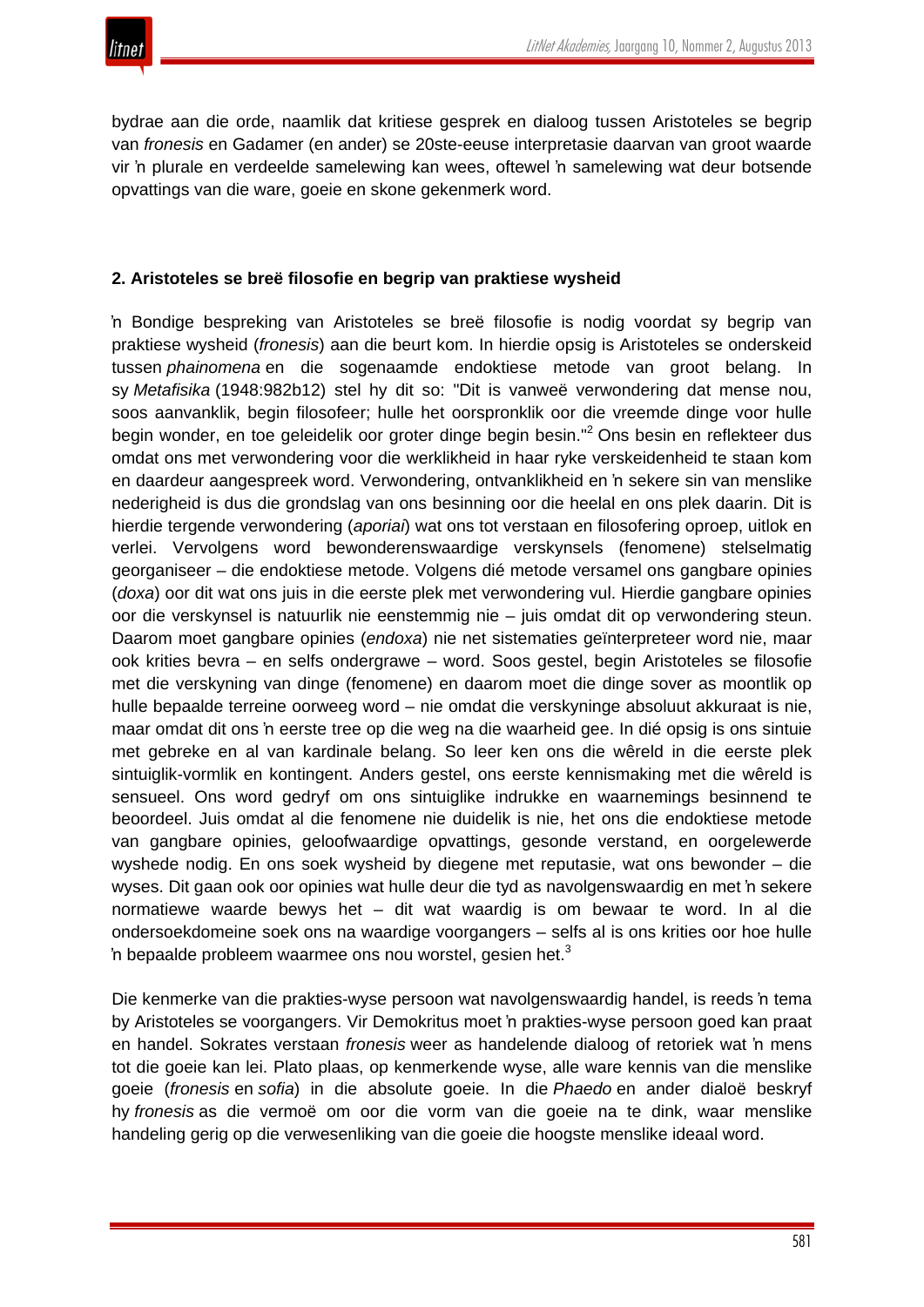

Aristoteles deel egter nie hierdie Platoniese opvatting van die absolute goeie in sy *Nikomacheaanse Etiek*(2009/2005) nie. Hy skryf: "En verder word daar oor die goeie op soveel wyses gepraat as oor die begrip *syn* [... ] [D]it is [dus] duidelik dat die goeie nie iets gemeen, universeel en een in alle gevalle is nie. Want as dit die geval was, sou dit nie in alle kategorieë uitgedruk kon word nie, maar slegs in een alleen."<sup>4</sup> Hier is Aristoteles nader aan Demokritus en Sokrates. *Fronesis* is nie "algemene kennis" van die goeie in sigself of van die syn in sy algemene vorm (*eidos*) nie. Dit gaan eerder om die menslik-etiese en eksistensiële doel om kennis of insig van die gelukkende of florerende lewe (*eudaimonia*) te verwerf. In Gadamer (1975a/2004) se taal is dit morele kennis. In dié opsig speel die menslike deugde (sowel moreel-karaktervormend as intellektueel) 'n belangrike rol. Anders as die dier kan die mens aan deugdelike norme soos moedigheid, matigheid ens. voldoen of nie, deugde wat veral deur sosiale wisselwerking, omgang en dan vriendskap in die besonder ingeoefen kan word. Van die deugde is die intellektuele deugde, met *fronesis* wat tussen wetenskaplik-teoretiese kennis (*epistēmē*) en praktiese kennis (*techne*) bemiddel, veral van betekenis*.* 5

In die sesde boek van *Die Nicomacheaanse Etiek* verdeel Aristoteles (2005/2009: 1139b18- 1141b27) die intellektuele deugde, en die rol van *fronesis* daarin, in die volgende drie groepe: (i) In die eerste plek is *epistēmē*, as wetenskaplike kennis, universeel, onveranderlik, konteks-onafhanklik en word dit op algemeen analitiese rasionaliteit gebaseer. Saam met die deugde *sofia* (wysheid) en *nous* (intuïsie) maak dit teoretiese kennis uit. (ii) In die geval van *techne* het ons weer met vaardigheid, kuns (*poiēsis*) en tegniek te doen. Dit is pragmatiese kennis, veranderlik, konteks-afhanklik (maar in die sin van 'n bloudruk ook konteks-onafhanklik) en word deur die ervaring van vervaardiging opgedoen. Dit is verder op prakties-instrumentele rasionaliteit gebaseer en werk met 'n bewuste doelwit – soos om 'n stoel te maak of 'n teaterproduksie suksesvol op te voer. (iii) Soos gestel, bemiddel *fronesis* tussen *epistēmē* en *techne* en is dit eties-handelend georiënteerd. Dit gaan oor die praktiese beoordeling van watter deugde en waardes in 'n gegewe konteks ter sprake is ten einde te verseker dat etiese keuses gebaseer op die tersaaklike teoretiese asook tegniese kennis gemaak word. *Fronesis* is dus pragmaties, veranderlik en konteks-afhanklik. Dit is nie 'n kliniese vorm van intellektuele kennis nie, want dit werk ook met die menslike hartstogte en verbeelding. Uiteindelik is *fronesis* nie net op die self ingestel nie, maar ook op die gemeenskap en die samelewing waarbinne konkreethistories en kontingent-partikulier besluit en geoordeel moet word. Dit gaan oor *sensus communis*, soos Gadamer dit stel (1975a:16–27; 2004:17–27), en die goeie lewe met en vir ander, soos by Ricoeur.<sup>6</sup>

*Fronesis* kan verder verdiep word deur dit van (i) wetenskaplike kennis en (ii) praktiestegniese kennis, soos hier bo uiteengesit, te onderskei (Gadamer 1978/1986a:VI).

Waarom is *fronesis* nie wetenskaplike kennis ((i) hier bo) nie? In die eerste plek is *epistēmē* universeel-noodsaaklike kennis, terwyl die menslike praxis of praktyk deur kontingensie en verskil gekenmerk word.<sup>7</sup> Aristoteles (2009:1141b15) skryf: "Praktiese wysheid is nie slegs met universeles gemoeid nie – dit moet ook die partikuliere ken; want dit is prakties-handelend met die partikuliere of die besondere verwikkeld."<sup>8</sup> Tweedens is *epistēmē* van induktiewe gevolgtrekkings oor sintuiglike getuienis afhanklik, van waar daar dan deduktiewe afleidings gemaak kan word ter wille van die universeel geldige en voorspelling. Derdens word die subjek en objek in die kennisproduksie van *epistēmē* geskei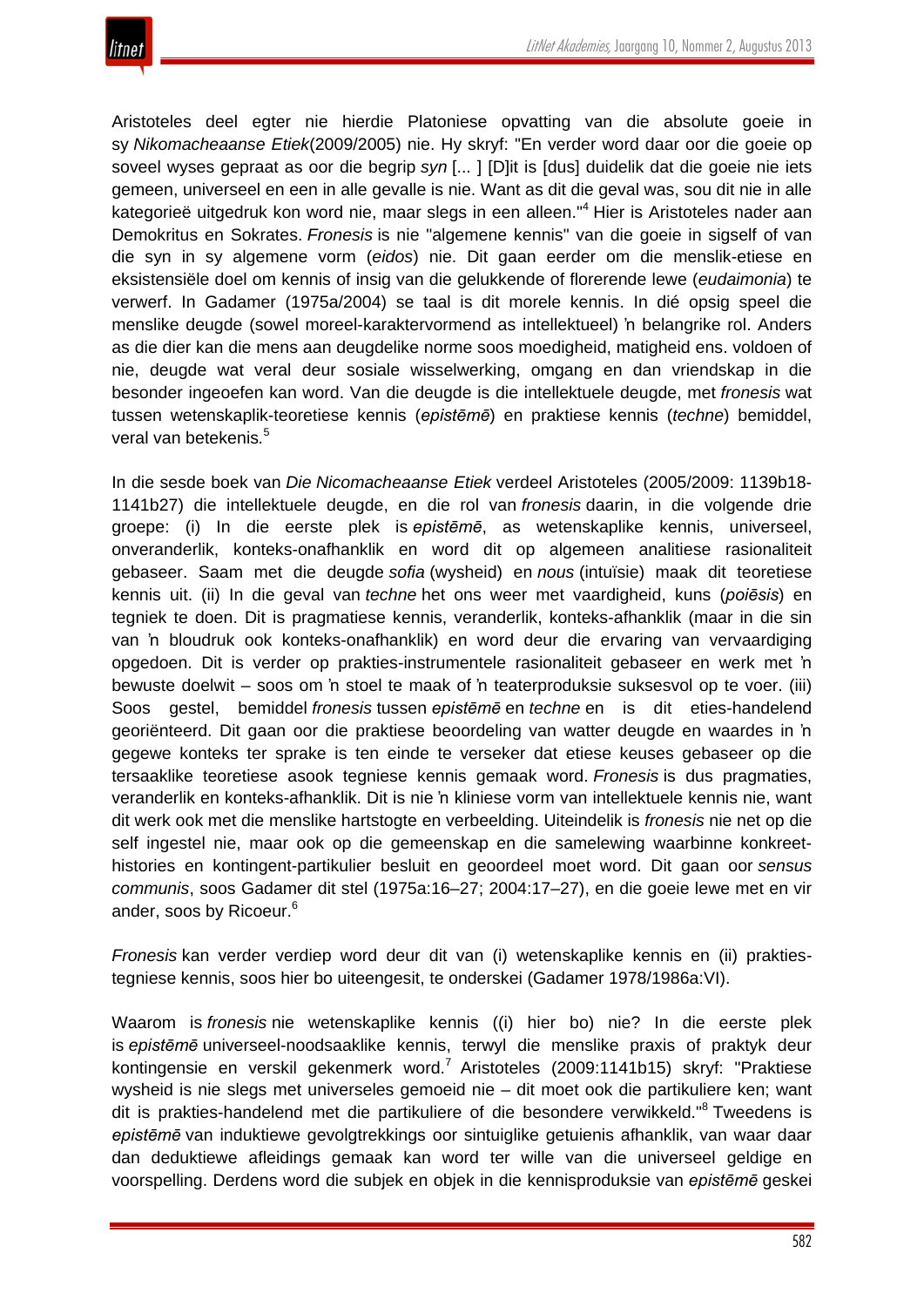in soverre die waarnemende subjek as't ware "neutraal" teenoor die waargenome objek staan, soos byvoorbeeld die wetenskaplike wat na iets onder 'n mikroskoop kyk (Gadamer 1975a:297; 2004:312). *Fronesis* wil egter nie die universele op die partikuliere afdwing nie, maar wil bemiddel tussen die universele en die partikuliere, die algemene en die besondere. Kortom: praktiese wysheid is nie universeel, noodsaaklik, deduktief en objektief waar nie (Schuchman 1979:43–4).

Aan die ander kant kan praktiese wysheid (*fronesis*) ook nie met praktiese kennis in die vorm van *techne* ((ii) hier bo), gelykgestel word nie. Hoewel *fronesis*, soos *techne*, ook 'n dinamiese voorbeeld van praktiese kennis, handeling en toepassing is (Aristoteles 2005/2009: 1140a24–8), verskil dit ook van *techne*. *Techne* is 'n kennisvorm wat handeling tot 'n produk lei, byvoorbeeld daar waar 'n vakman sy tegniese kennis op 'n bepaalde veld toepas. 'n Mens kan ook die vaardighede van *techne* leer en vergeet (Gadamer 1975a:300; 2004:315). Tegniese kennis werk verder sistematies en voorskriftelik na die doel van handeling in 'n konkrete situasie. Dit berus op die vaardigheid om dinge te maak of te produseer. Daarteenoor word *fronesis* nie voorskriftelik, soos die tegniese vaardigheid of bloudruk (*eidos*) van die vakman, aangeleer nie. Dit gaan hier nie oor die doel-middelverhouding nie (Gadamer 1975a:304; 2004:318). *Fronesis* het nie 'n vaste doelwit of voorafkennis nie. Dit is eerder 'n tipe kennis wat deur ons daaglikse beoefening van die deugde op weg na die goeie lewe gevorm word.<sup>9</sup> Anders gestel: praktiese wysheid beteken om met behulp van wysheid en intuïsie as filters van tegniese en wetenskaplike kennis die regte besluit te neem. *Fronesis* is dus praktiese wysheid van menslike handeling wat nie bloot universeel is nie, maar ook kontingent en partikulier deel van die mens se eksistensiële *praxis* is.10

Soos gestel, is *fronesis,* as 'n vorm van prakties-etiese of eksistensiële kennis, ook kennis met betrekking tot menslike optrede in verskillende prakties-kontingente situasies. Op hierdie punt, waar dit nie net oor individueel-etiese besluitneming gaan nie, kom die politieke en sosiale in die spel. Die prakties-wyse persoon besluit daar waar "practitioners put their own traditions, cultures, histories and languages into question and into dialogue with one another, beyond the perspective or objective of attaining eternal truths" (McNeill en Feldman 1998:2).

Soos voorheen omskryf, is *fronesis* die bemiddeling tussen die partikuliere (situasie) en die universele idees daaroor, op weg na die menslike goeie. Hierdie bemiddeling beteken alreeds dat die prakties-wyse in staat is om te oordeel oor watter universele idees in 'n gegewe situasie relevant is en hoe hulle toegepas moet word ten einde die regte handelingsbesluite te neem. Hoewel ons van wetenskaplike en tegniese kennis in ons morele denke kan gebruik maak, is dit maar slegs een aspek van die praktiesetiese.<sup>11</sup> Hierdie konkrete gesitueerdheid van praktiese wysheid, wat met bemiddeling saamhang, gee ook verder substansie aan die idee van *ethos* wat in die Grieks na sowel 'n manier van doen as 'n plek verwys, na hoe die mens van 'n plek dinge doen. Waar *ethos* nog by Homeros oor diere handel "[f]rom the basic sense of abode, dwelling place and home", gaan dit vir Aristoteles oor hoe die mens in die wêreld tuis is of kan wees: "[I]t is the inner residing, bearing or comportment which a man has toward himself, toward others and toward his world. *Ethos* is thus the constant ground and foundation from which all doing flows forth, and as such is a central component in the being-structure of man …" (Schuchman 1980:55).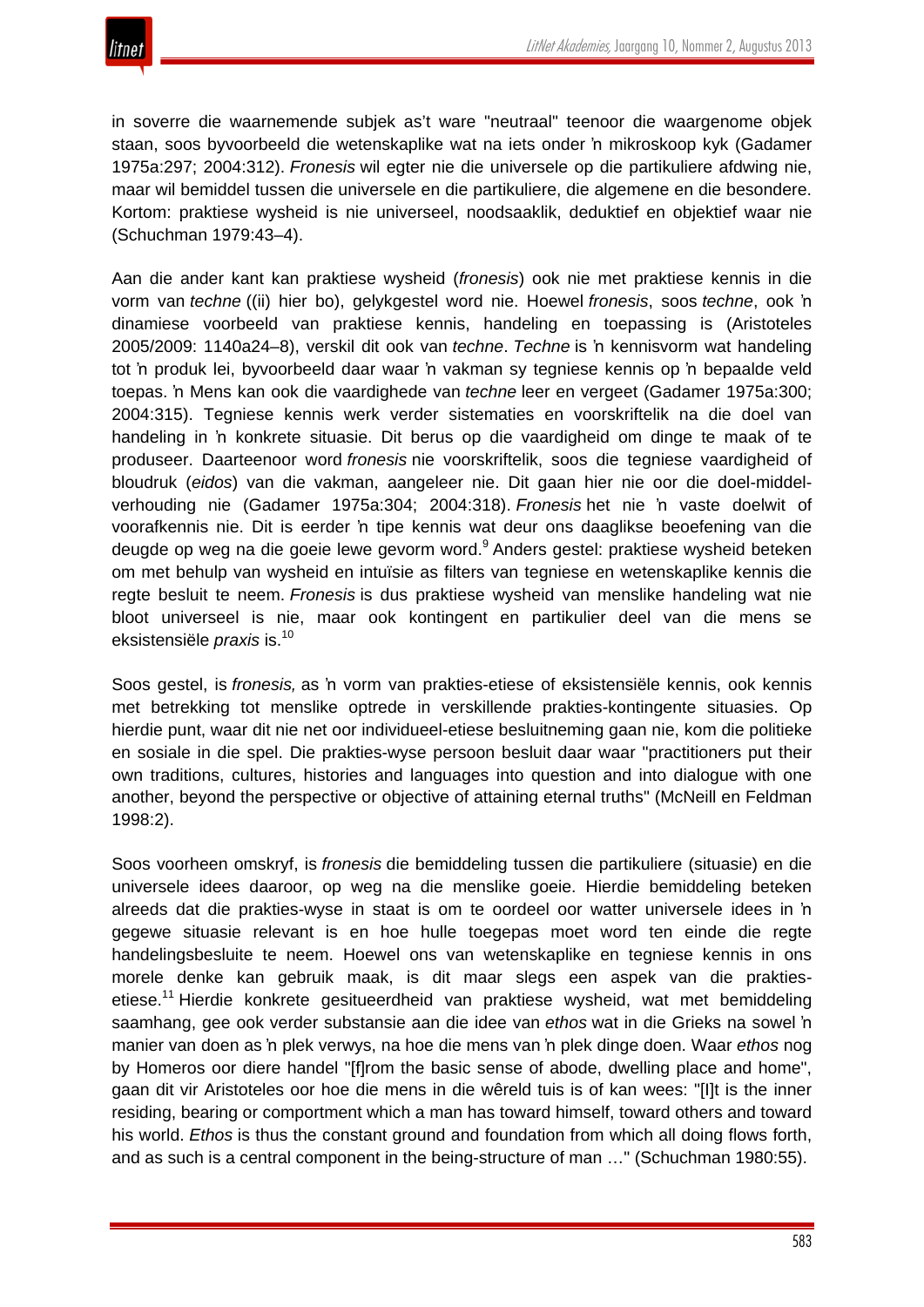Gadamer sluit hierby aan deur *ethos* met solidariteit te verbind – dit wat juis in die oorgestimuleerde proses van tegniese vooruitgang in ons tydgenootlike beskawing afwesig is.<sup>12</sup> Gadamer (1975a:296; 2004:311) skryf: "Human civilisation differs essentially from nature in that it is not simply a place in which capacities and powers work themselves out; man becomes what he is through what he does and how he behaves – i.e. he behaves in a certain way because of what he has become. [Aristoteles onderskei dus tussen *ethos* en *physis* as] […] a sphere in which the laws of nature do not operate, yet not a sphere of lawlessness, but of human institutions and human modes of behaviour which are mutable, and like rules only to a limited degree."

Hierdie verbreding van *fronesis* vanaf die individueel-etiese na die sosiale en politieke kan verder met behulp van Aristoteles se *Metafisika* en *Politiek* genuanseer word. In dié opsig kan sy beroemde metafisiese onderskeid tussen stof en vorm, as deel van sy oorsake-leer, ook in verband met sy politiek gebring word. Die materiële of stoflike oorsaak van die politiek is die individue en groepe wat in 'n bepaalde gebied woon. Dit is die stof of materie van die politiek. Die vormlike oorsaak is die grondwet van 'n staat. Dit gee grondwetlik vorm aan die (politieke) stof. Die effektiewe of handelende oorsaak is die heerser, staatsman en wetgewer (in 'n beperkte sin), of (in 'n breër sin) almal wat in die gees van praktiese wysheid poog om die verhouding tussen die (universele) grondwet en die partikuliere belange van die burgery in 'n gesonde balans te hou. Dit kan in eietydse terme as die openbare sfeer van die samelewing beskryf word. Hieruit volg dan die doel-oorsaak van die politiek – naamlik 'n gelukkende of florerende staat wat geregtigheid beliggaam. In hierdie opsig is individuele geluk (soos in *Die Nikomacheaanse etiek* beskryf) en kollektiewe welsyn of politiek (Aristoteles 1962) wederkerig. Die staat staan dus nie, op 'n liberale wyse, ekstern teenoor die individu nie. Tog plaas Aristoteles nie die polis, oftewel die politieke gemenebes, bo die individu nie. By Aristoteles is daar eerder sprake van 'n ontvanklike interaksie tussen die mens en die groep. Sy opvatting van die menslike goeie sou krities wees oor 'n tipe regering wat die individu of burger te ver van die alledaagse besluitneming verwyder (Taylor 1995:242). Hoewel dit so is dat Aristoteles in sy eie tyd nie krities genoeg oor die posisie van vroue en slawe in die huishouding was nie, is dit nogtans so dat hy nie die polis gesien as iets wat bloot die lewe onderhou nie, maar as iets wat daar is ter wille van die goeie lewe self (Taylor 1995:235, 237). Nogtans bly die spanning tussen, aan die een kant, sy deelnemende opvatting van die *polis* en, aan die ander kant, sy meer elitistiese opvatting van die aristokraties-bestuurde *polis* 'n erflating waarmee in ons eie tyd rekening gehou moet word (Taylor 1995:246).

Dit is juis op hierdie punt waar dit nodig word om *fronesis* in ons eie tydsgewrig te herbedink. Is daar ruimte vir praktiese wysheid (*fronesis*) in 'n samelewing wat deur verskillende perspektiewe van die ware, goeie en skone gekenmerk word? In die beantwoording van die vraag bly Aristoteles, wat in die branding van sy eie tyd gestaan het, steeds 'n waardevolle gespreksgenoot – ook vir sy hedendaagse gespreksgenote.

# **3. Gadamer se herwinning van Aristoteles**

Die werk van Hans-Georg Gadamer (1900–2002) bied 'n gepaste eietydse aanknopingspunt by die historiese verstaan van die Aristoteliese *fronesis*-begrip.<sup>13</sup> Gadamer, wat deur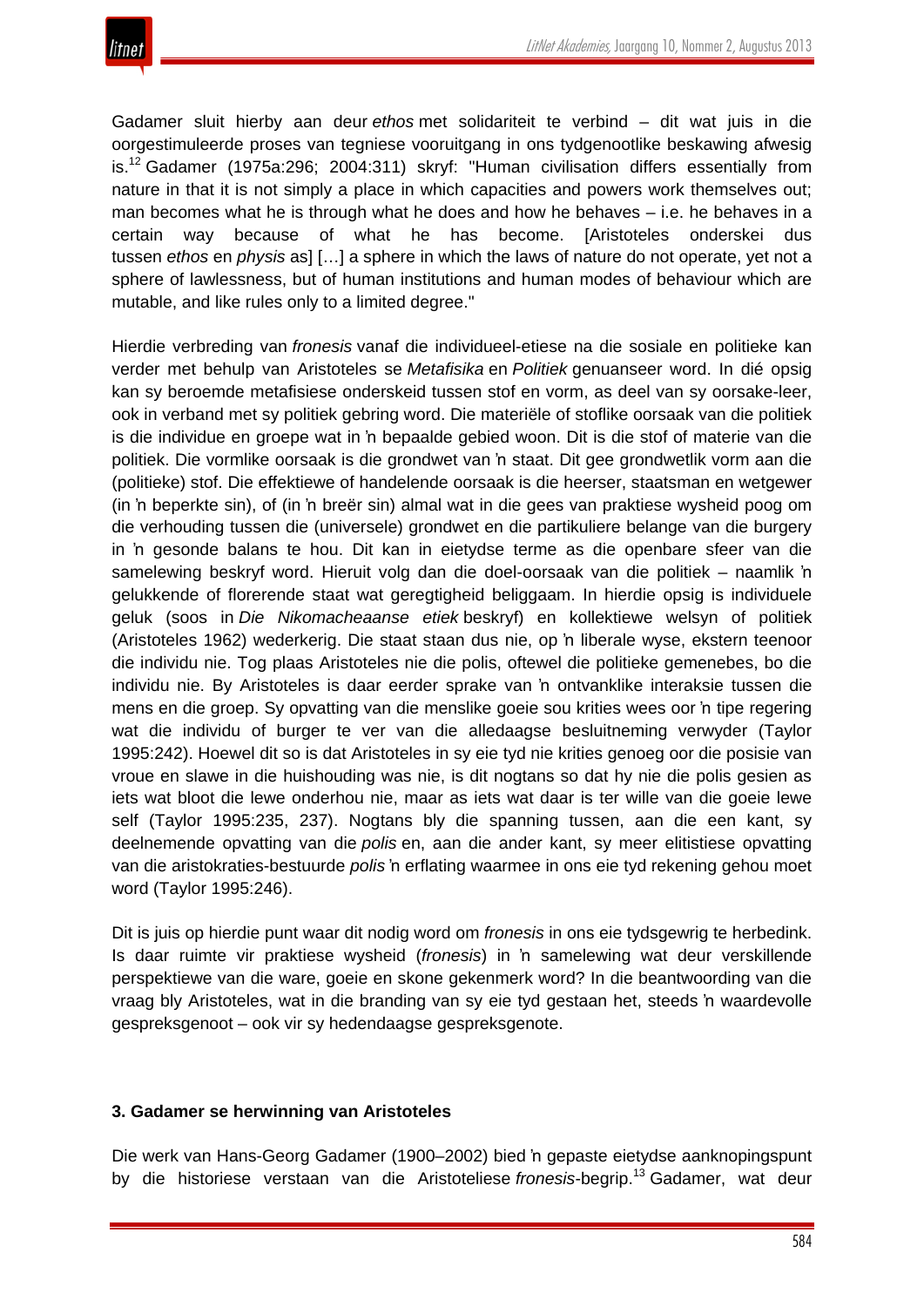

Heidegger se fenomenologies-dialogiese lees van die filosofiese tradisie (Plato en Aristoteles) in die 1920's beïnvloed is, se bydrae kan op drie gebiede onderskei word.<sup>14</sup> Eerstens is daar die ontwikkeling en die verdediging van 'n filosofiese hermeneutiek waarin *fronesis* as praktiese filosofie 'n sleutelrol speel. Tweedens is daar Gadamer se intensiewe dialoog met die geskiedenis van die filosofie waarin Plato, Aristoteles, Hegel en Heidegger uitstaan. Derdens is daar sy belangstelling in die estetiese, en in die besonder die literatuur (digkuns). By hierdie geleentheid sal daar op Gadamer se filosofiese hermeneutiek en toe-eiening van praktiese wysheid (*fronesis*), asook die eietydse sosiaal-politieke implikasies daarvan, gefokus word.

Dit is gestel dat daar 'n noue band tussen Gadamer se filosofiese hermeneutiek en die klassieke Grieke bestaan. In dié opsig bly sy vroeëre werk oor Plato (doktorsgraad en habilitasie) bepalend vir die filosofiese rigting van sy latere denke. Onder invloed van sy eerste leermeesters (Hartmann, Friedländer), soek Gadamer nie na 'n verborge leerstelling by Plato nie, maar eerder na die struktuur van die Platoniese dialoë om Plato se filosofie te ontsluit. In die proses word die dialogiese beweging as inherent deel van die verstaanproses gesien – 'n proses waar die mens self en die voorhande saak tot vraag gemaak word. In 'n volgende stap verbind Gadamer hierdie dialogiese lesing van Plato met Aristoteles se begrip van praktiese wysheid. Hierdie begrip is belangrik, nie net as blyke van ons praktiese *in-diewêreld-wees* (teenoor die wetenskaplik-teoretiese) nie, maar ook omdat dit ons 'n grondliggende insig in ons konkrete situasie – ons praktiese en eksistensiële situasie (Heidegger) – gee.<sup>15</sup> So is *fronesis* as verstaan en interpretasie 'n prakties-georiënteerde wyse vir die verwerwing van insig en selfkennis. Dit is 'n rasionele insig wat nie tot enige reël of reëls gereduseer kan word en direk geleer kan word nie – en dit is ook altyd met die partikuliere geval gemoeid. Soos gestel, is *fronesis* 'n verdere uitbreiding en nuansering van die dialogiese opvatting van verstaan wat reeds by Plato aanwesig is. Met die saamkom van hierdie twee konsepte, naamlik die dialogiese en die prakties-wyse, word Gadamer se filosofiese hermeneutiek geaktiveer (Malpas 2009). Beide hierdie begrippe, dialoog en *fronesis*, vind ook verder weerklank in die volgende begrippe van Gadamer se filosofiese hermeneutiek: spel, werkinghistoriese bewussyn, hermeneutiese sirkel en horisonversmelting.

Wat is die verhouding tussen dialoog, *fronesis* en spel? In die eerste gedeelte van Gadamer se belangrikste werk, *Wahrheit und Methode*, verkry *spel* beide 'n estetiese en 'n sportiewe betekenis (Gadamer, 1975a: 97; 2004:103). Met die spel-metafoor wys Gadamer (anders as Kant) daarop dat die subjek en die objek, by die ervaring van kuns, op mekaar betrek is. Hiervolgens bestaan 'n skildery, gedig of beeldhouwerk nie uitsluitlik in die bewussyn van 'n subjek nie. Die ervaring van 'n kunswerk word nie uitsluitlik deur die subjek bepaal nie, omdat die subjek in die ervaring van die kunswerk verander word. Hier is ook nie, soos by wetenskaplike kennis, sprake van 'n objek nie, Die veranderende subjek ervaar slegs deur die kunswerk nie te objektiveer nie. Gadamer verwys ook na die oneindig soepele heen-enweer-beweging van die sport-spel as gebeure. Die eintlike subjek van spel is nie die individu nie, maar die spel self. Die speler "skep" nie die spel nie, maar neem daaraan deel.<sup>16</sup> Met ander woorde, Gadamer wys hoe kunswaarnemers hulleself in die ervaring van die waarheidsaanspraak van 'n kunswerk (of teateropvoering) kan verloor – net soos spelers en toeskouers in 'n spel (byvoorbeeld rugby of sokker).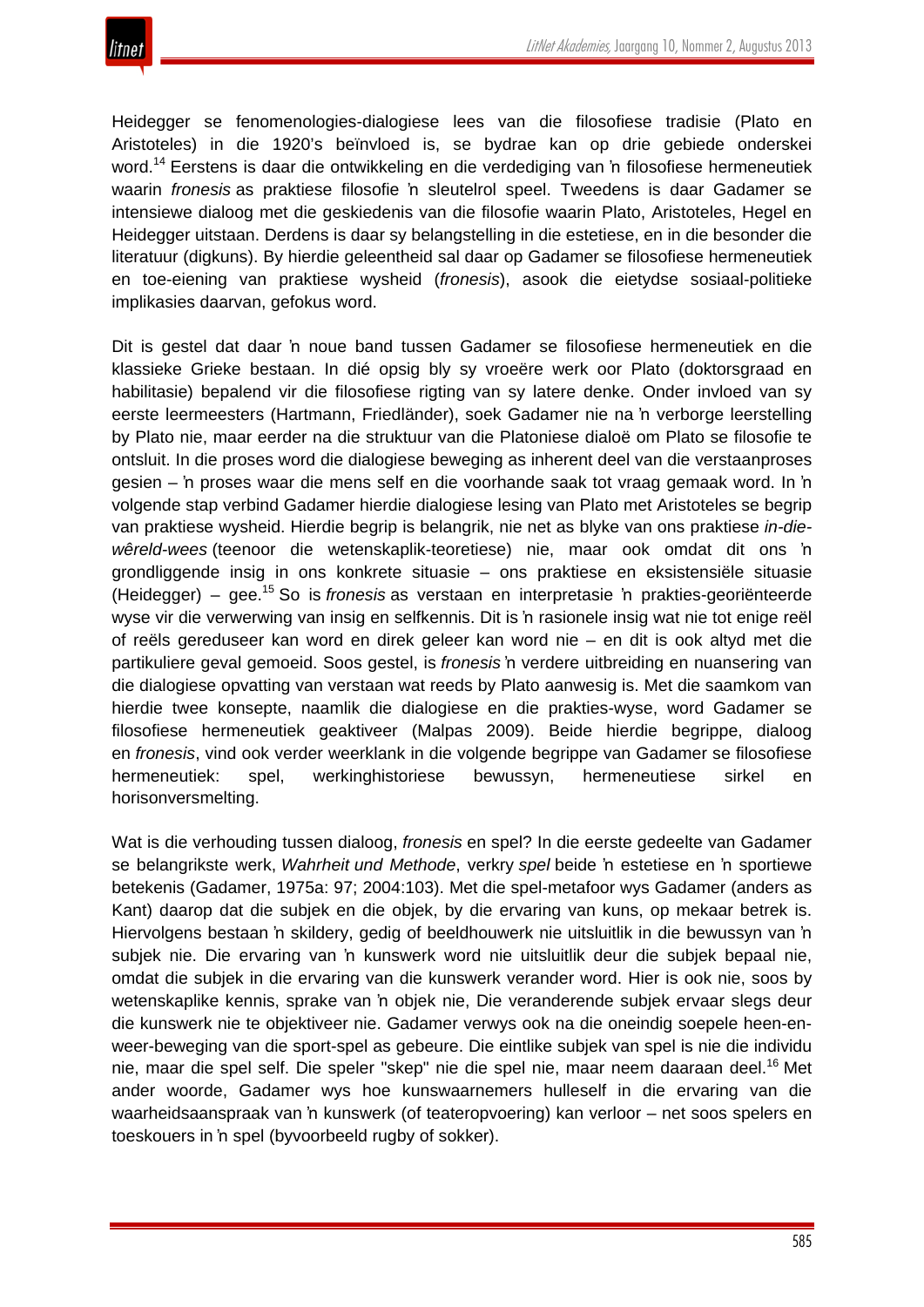

Hierdie ontologiese opvatting van spel werk ook deur na Gadamer se opvatting van geskiedenis en tradisie (deel 2 van *Wahrheit und Methode*), asook sy opvatting van taal as die medium van hermeneutiese ervaring (deel 3 van *Wahrheit und Methode*). Soos in die geval van kunswaarneming word taal nie uitsluitlik in die bewussyn van die individuele subjek gegrond nie, maar hoofsaaklik in die taalspel wat ons dialoog of gesprek noem (Wright 1998). Op soortgelyke manier word die bewussyn van elke mens deur die geskiedenis beïnvloed en staan dit oop vir die effekte of die werking (*wirkungsgeschichtliches Bewusstsein*) van die geskiedenis as spel. Kortom: 'n Mens se verstaan (bewussyn) van jouself in die wêreld (soos Heidegger dit stel) is altyd histories, talig en kontingent (Wright 1998). Gevolglik is kennis wat nie met konkreet-historiese situasies verband hou nie, soos in die geval van Descartes se matematiese kennis, leeg – tensy sodanige kennis van toepassing is om ons in 'n gegewe situasie te help om die regte besluit te neem. Vir Gadamer interpreteer ons nie net die tekstuele en kulturele tradisies wat ons beïnvloed het nie, maar poog ons ook om dit in ons eietydse praktiese en teoretiese lewens *toe te pas*. Die klem op toepassing beteken nie stollende konserwatisme nie, maar 'n lewende tradisie wat ook toekomsgerig is. Toepassing impliseer nie onbetrokke of onbevooroordeeld verstaan nie (Gadamer 1976b:58–9). Verstaan is 'n voortdurende bemiddelingsproses tussen universele kennisaansprake en ons histories-ingegewe praktyke.

Dit bring ons by twee ander begrippe van Gadamer se filosofiese hermeneutiek wat met dialoog en *fronesis* verband hou, naamlik: *hermeneutiese sirkel* en *horisonversmelting*. Die hermeneutiese sirkel is 'n sirkulêre proses waardeur die geheel deur die dele en die dele deur die geheel verstaan word – verstaan word in die sin van bemiddel en nie metodies verseker en objektief geverifieer nie. Dit is die geval in ons gebeure-ervaring van kunswerke, soos hier bo uiteengesit, en in ons pogings om historiese tekste en ander kulture te verstaan.

Hierdie sirkulêre spel van deel en geheel in kunservaring, historiese interpretasie en interkulturele verstaan is natuurlik nou verwant aan die model van die gesprek of dialoog. Hier keer die (Platoniese) konsep van dialoog weer terug in die vorm van vraag en antwoord. Taal in die vorm van gesprek of dialoog lei ons dan na horisonversmelting. Horisonversmelting vind daar plaas waar 'n kunswerk, historiese teks en ander kultuur in 'n kritiese gesprek of dialoog met die verstaanshorison van die interpreteerder geplaas word.<sup>17</sup> Met ander woorde: die interpreteerder open die horison van die ander (die teks of kunswerk) deur dit toe te laat om die interpreteerder se eie vooroordele jeens die saak te bevraagteken. Gadamer se punt is dat my eie kulturele horison in beginsel oop moet staan vir die horison van 'n ander se kultuur, sodat ons in die dialoog met mekaar, mekaar se voorveronderstellings kan ondervra. Wat volg, is 'n dialoog van vraag en antwoord waar die interpreteerder nie net die waarheidsaanspraak van die werk bevraagteken nie, maar ook toelaat dat die interpreteerder se vooroordele deur die werk bevraagteken word. So 'n dialoog is natuurlik 'n waagstuk omdat 'n mens jou voorveronderstelling op die spel plaas in 'n ope dialoog (oop gesprek) van vraag en antwoord. Egte horisonversmelting lei daartoe dat die onderskeie gespreksgenote ná die gesprek ánders kan verstaan (Wright 1998). So kan horisonversmelting in 'n multikulturele samelewing die voorwaarde wees daarvoor om die gepaste etiese besluite te neem wanneer so 'n besluit my en die ander gaan raak. 'n Mens sou ook kon aanvoer dat die soort kennis wat deur die hermeneutiese sirkel voortgebring word, uit die wisselwerking tussen wysheid, intuïsie en ervaring spruit.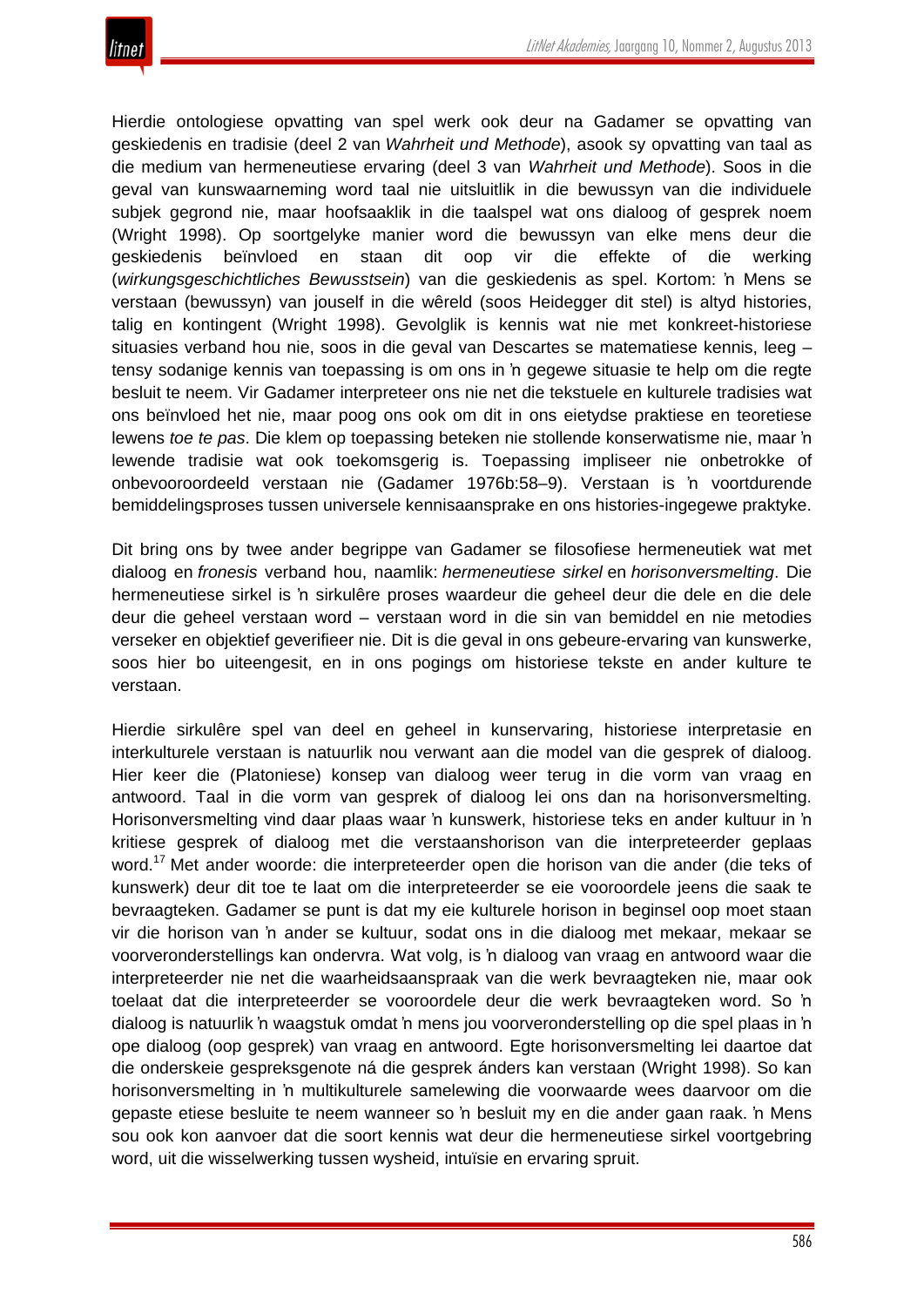

Hierdie rekonstruksie van Gadamer se begrippe van spel, werkingshistoriese bewussyn, hermeneutiese sirkel en horisonversmelting, in noue verwantskap met Aristoteles se begrip van praktiese wysheid, kan nou in 'n kritiese gesprek met ons tegnowetenskaplik-gestuurde kultuur en politiek gebring word.<sup>18</sup> Die probleem met 'n wetenskaplik-gestuurde kultuur en politiek is dat dit met 'n eendimensionele doel-middel-metodologie werk en daardeur praktiese wysheid (in die vorm van dialoog en gesprek tussen burgers) na die rande skuif. Gadamer (1977:534) skryf: "[S]cience makes possible knowledge directed to the power of making, a knowing mastery of nature. This is technology. And this is precisely what practice is not. […] What in fact emerged, however, was 'science' with its new notion of theory as well as practice. This is a true event in the history of man, which conferred a new social and political accent on science."

Voorbeelde hiervan kan die volgende wees: die tegniese manipulering van seker aspekte van die openbare media; die beperking van die burger se politieke handeling tot blote deelname aan verkiesings; en die tegnies-instrumentele belange van ekonomiese magsblokke en multinasionale maatskappye. Selfs die konfigurasies van ons sosiale lewe en die mees intieme vorme van solidariteit word vandag deur tegnoëkonomiese organisering gestuur. Spontane en kreatiewe sosiale interaksie, soos ook tussen minnaars, is eerder die uitsondering.<sup>19</sup> In die proses word ons tyd eerder deur slagkrete soos "ekonomiese lewensvatbaarheid" en "onophoudelike verandering" gedryf. Die deskundige, konsultant, metodoloog, strategiese bestuurder en sosiale manipuleerder is die nuwe kulturele helde van ons tegnokratiese tydsgewrig. In hulle strategiese voorstelle is die aanpasbaarheid van die individu, meer as haar prakties wyse potensiaal, van waarde. Dit is 'n samelewing waarin die amptenaar slegs met die administrasie van sy pligte en funksies gemoeid is en nie 'n groter sin vir etiese verantwoordelikheid en besluitneming vertoon nie – dis te sê as die amptenaar selfs maar sy basiese administratiewe werk doen en nie bloot 'n salaris trek nie. Elkeen speel sy of haar onderskeie rol in die tegnowetenskaplike en monetêre prosesse: 'n rol wat aan die gladde funksionering van die sisteem ondergeskik staan en waar praxis tot tegniek afswak (Gadamer 1976b:59–60; 1981:73–4). Dit alles kan as rasionalisering, tegnologisering van die natuur en onttowering van die wêreld beskryf word.

Gadamer beskrýf egter nie bloot die probleme van so 'n tegnowetenskaplik-gestuurde kultuur vir menslike vryheid nie, maar probeer ook om daarmee in gesprek te tree – 'n gesprek wat Aristoteles se *fronesis* weer in die spel terugbring. Volgens Gadamer moet die wortels van 'n tegnowetenskaplik-gestuurde kultuur, naamlik die Cartesies-Lockeaanse epistemologiese erflating en die neo-Kantiaanse toe-eiening daarvan, behoorlik verstaan word.<sup>20</sup> Gadamer is besonderlik krities oor hoe verskynsels as blote feite in die Westerse wetenskaplike bewussyn gedekontekstualiseer word.<sup>21</sup> Vir hom bestaan die feit nie op sigself nie, maar dit is die konteks wat die feit bepaal. Wetenskaplike kennis is nie konteksvry nie. Die taak van filosofie is om praktiese rasionaliteit teen 'n tegnologies-gebaseerde wetenskap te beskerm. Filosofiese hermeneutiek moet die besondere valsheid van die moderne bewussyn aanspreek, "[t]he idolatry of scientific method and of the anonymous authority of the sciences and it vindicates again the noblest task of the citizen – decision-making according to one's own responsibility – instead of conceding the task to the expert" (Gadamer 1975b:315–6).

Die punt wat Gadamer oor ons tegnowetenskaplik-gestuurde kultuur stel, is dat menslike en politieke konflikte op 'n nietegniese en prakties-wyse manier aangespreek moet word. So 'n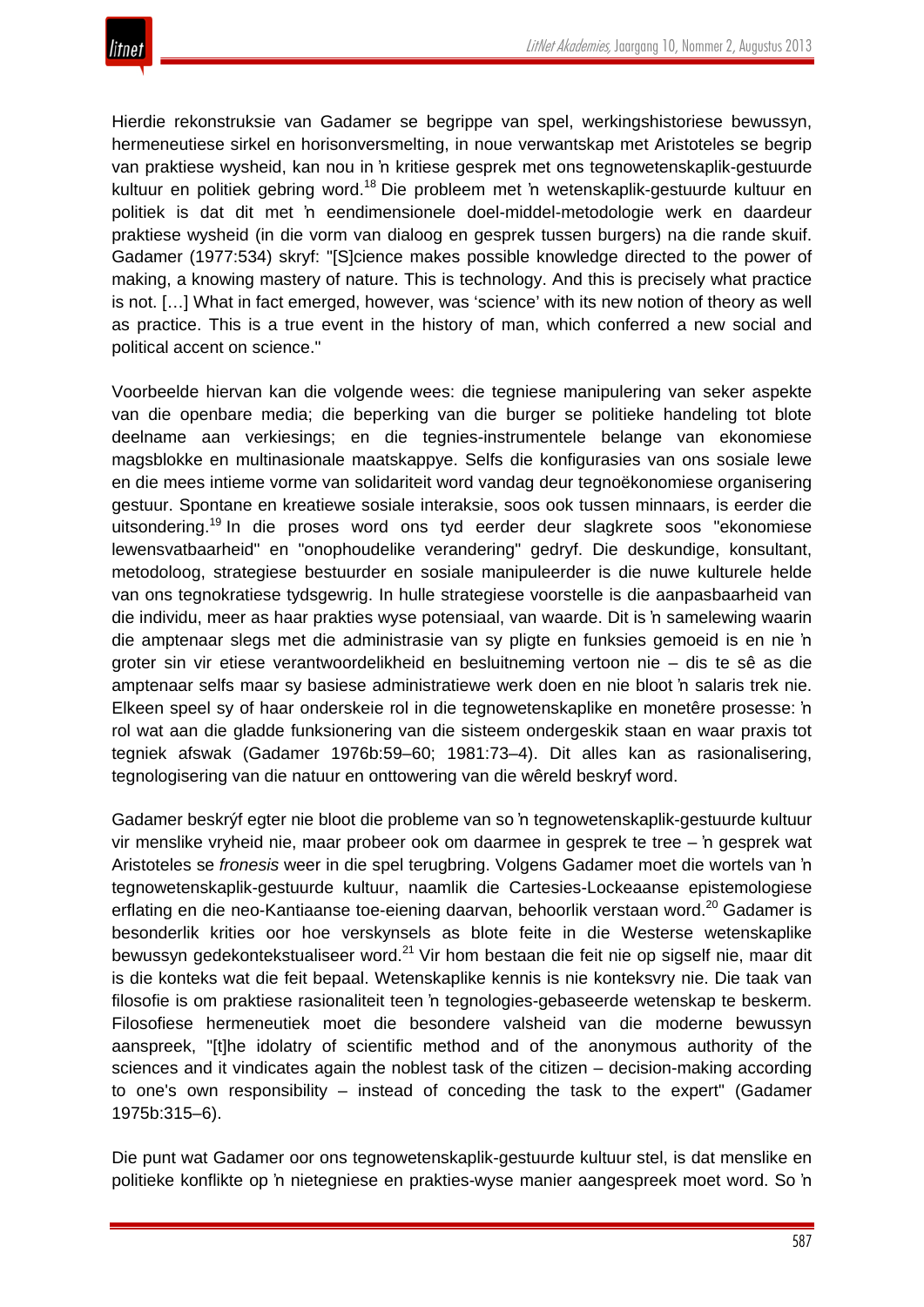benadering verskil van suiwere deduktiewe logika en vaste transendentale strukture, deurdat dit met die selfverstaan van histories- en taal-gesitueerde individue en gemeenskappe saamhang.

Dit is presies hier waar *fronesis* 'n kardinale rol speel, deurdat kontingente en historiesingegewe oordele in 'n gegewe situasie gemaak word (Gadamer 1979:85). So 'n benadering is niks anders as 'n pragmatiese een nie. Met ander woorde, dit is 'n altyd teenwoordige dialoog of gesprek oor daardie perspektiewe wat die beste teoretiese antwoorde op die praktiese kwessies van 'n gegewe tradisie kan gee. Dit is volgens Wachterhauser (1986:39– 40) die krag van selfverstaan en kulturele verandering. So 'n pragmatiese skikking is egter tentatief, voorlopig en vol gevare, omdat *fronesis* altyd met 'n veelheid van opinies te make het. Hier word verlede-gebeure in die hede toegepas, wat weer die toekoms beïnvloed. Ten spyte van die moderne Westerse illusie dat alle menslike vrae op 'n tegnowetenskaplike wyse aangespreek kan word, bly die mensdom histories. Die menslike toestand vereis nederigheid.22 In hierdie verband is Gadamer se filosofiese hermeneutiek die "erfgenaam van die ouer tradisie van praktiese filosofie" en 'n katalisator teen die oorheersing van 'n wetenskapsgebaseerde tegnologie (Gadamer 1975b:316; 1981:52).

Gadamer se alternatief vir ons eietydse tegnowetenskaplik-gestuurde kultuur kan ook meer konkreet met 'n verdeelde samelewing in gesprek gebring word. Verskeie aspekte kom hier ter sprake. In die eerste plek word 'n atomistiese opvatting van die individu, waar hy of sy in die hede sonder enige vorme van historiese en kulturele hegtinge ronddobber, uitgedaag. Die skyf hier is daardie vorm van liberalisme wat Sandel (1984) die *unencumbered self* noem, oftewel die opvatting van die self as volkome onverbonde en slegs vir sy eie belange verantwoordelik.<sup>23</sup> Hierdie kwessie is belangrik, omdat dit ironies genoeg juis in 'n verdeelde samelewing, waar 'n gedeelde lotsverbondenheid nie so ooglopend is nie, is dat die atomistiese opvatting van die self maklik inslag vind. Die mate waartoe so 'n opvatting na 1994 in Suid-Afrika inslag gevind het, kan gesien word in die skaal waarop 'n burgerlike etos, gekenmerk deur gemeenskaplike sorg vir mekaar en vir infrastruktuur, verdring word deur die najaag van kitsrykdom wat op twyfelagtige wyse bekom is.

Tweedens moet ons nie met die wêreld op eksklusief wetties-tegnokratiese wyse omgaan nie, maar ook met 'n prakties-vernemende houding. Daar is duidelike gevare verbonde daaraan om 'n multikulturele of verdeelde samelewing slegs op 'n tegniese of tegnokratiese wyse as bloudruk te beplan of te bestuur – byvoorbeeld waar ons die grondwet van 'n land bloot tegnies lees en sonder enige kontekstualisering of rassekwotas op 'n komplekse land afdwing.

In die derde plek is Gadamer se alternatief vir die eerste twee punte dat mens altyd bedag daarop moet wees dat kennis en verstaan 'n historiese dimensie het, soos hier bo uiteengesit (Chen 1987:186). Hy verbind so 'n ingesteldheid met 'n werkingshistoriese bewussyn. Die lesse vir multikulturele samelewings is dat enige poging om 'n argument, teorie of instelling te konstrueer deeglik van die historiese wortels daarvan bewus moet wees. Die hermeneutiese sirkel impliseer dat die dialoog of gesprek tussen die verskillende elemente van 'n multikulturele of verdeelde samelewing nooit moet ophou nie. Anders gestel, eensydige opvattings van die geskiedenis wat verdeelde samelewings dikwels kenmerk, kan juis nie in sulke samelewings bekostig word nie, en moet altyd weer aan verdere dialoog en onderlinge vergelyking onderwerp word. Dit behoort 'n nimmereindigende gesprek te wees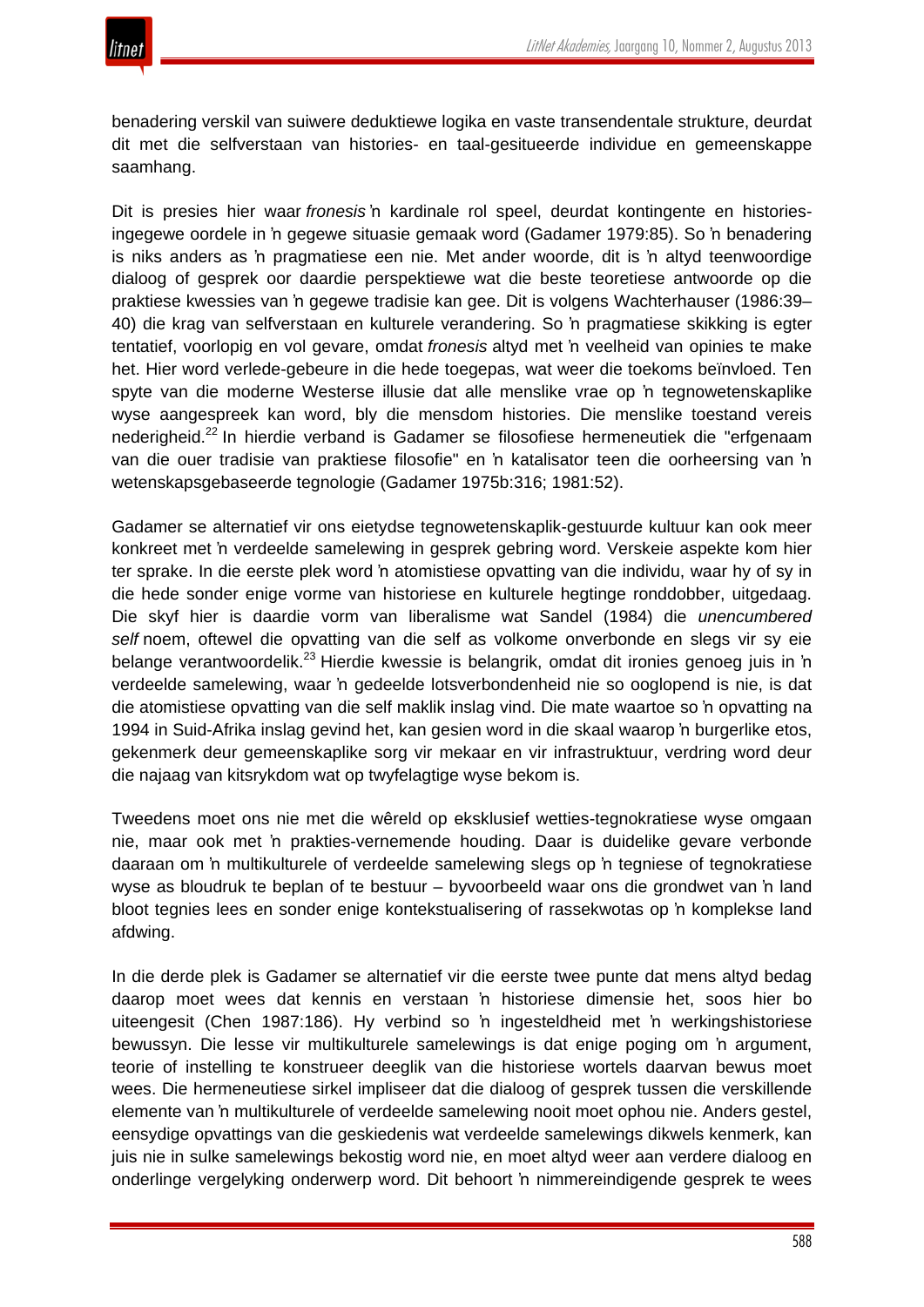

(tussen individue en binne al die strukture van die staat), selfs al loop 'n horisonversmelting op 'n tipe konsensus uit. So 'n (voorlopige) konsensus behoort altyd weer vir verdere verbeteringe oopgehou te word. Uiteindelik moet ons, volgens Gadamer, optimisties bly oor dialoog as bemiddelingsmoontlikheid, in 'n skerp verdeelde samelewing.<sup>24</sup>

# **4. Derrida, Habermas en Ricoeur se reaksie op Gadamer se rekonstruksie van Aristoteles se praktiese wysheid**

Gadamer se tydgenootlike rekonstruksie van Aristoteles se praktiese wysheid het beide waardering en kritiek uitgelok. Dit is gunstig deur Duitse neo-Aristoteliane (Lübbe en Marquard), Paul Ricoeur (Frankryk), Gianni Vattimo (Italië), Alasdair MacIntyre en Charles Taylor (Engelstalige wêreld) ontvang. Taylor sluit byvoorbeeld by Gadamer aan deur te wys op die vergrype wat een kultuur teenoor 'n ander kan pleeg in die naam van multikulturalisme. In dié sin is die Westerse liberale geskiedenis vol van marginaliserende koloniale narratiewe.<sup>25</sup> Taylor (1992:63–4, 66) antwoord hierop met die begrip *erkenning* – die eis om die gelyke waarde van verskillende kulture – wat by Herder, Hegel en Gadamer se begrip van horisonversmelting aansluit.<sup>26</sup>

Aan die kritiese kant was Betti (1980) en Hirsch (1967) reeds vroeg van mening dat Gadamer se filosofiese hermeneutiek nie 'n metode vir die geldigmaking van interpretasie verskaf nie. In hierdie laaste afdeling sal daar egter gekyk word na die belangrike kritiese uitdagings wat Habermas en Derrida aan Gadamer se rekonstruksie van Aristoteles se begrip van *fronesis* stel, waarna daar met Ricoeur se toe-eiening van *fronesis*, in aansluiting by Gadamer, volstaan sal word.

Habermas se vroeë kritiek teen Gadamer word reeds in sy intreerede van 1965 uitgespreek, waar hy hermeneutiek met die histories-hermeneutiese wetenskappe verbind. Hy vind Gadamer se denke te afhanklik van tradisie en vooroordeel en onvoldoende vir 'n ideologiekritiese teorie (Dostal 2002a:4). Vir hom moet ideologiekritiek bevrydend of emansiperend wees – in daardie stadium het hy dit met psigoanalise as model van emansipasie verbind. In antwoord hierop was Gadamer skepties oor die emansipatoriese toepaslikheid van die psigoanalitiese model, waar die terapeut oor meerdere kennis as die pasiënt beskik. Vir hom kom hermeneutiek eerder op 'n dialoog tussen terapeut en pasiënt (teks en interpreteerder) neer.<sup>27</sup>

Hoewel Habermas, na sy bekende debat met Gadamer, die model van psigoanalise as emansipasiemodel met 'n teorie van kommunikatiewe handeling vervang het, staan hy in sy latere werk steeds krities teenoor Gadamer se toe-eiening van praktiese wysheid (*fronesis*). Vir Habermas kan die klassieke tradisie van praktiese filosofie, met sy beroep op vriendskap en solidariteit, nie bloot op die probleem van moderniteit toegepas word nie – *ronesis* pas gewoon nie in 'n moderne wêreld nie. Aristoteles self het *fronesis* as etiese en politieke deug duidelik aan sy tydgenootlike begrip van die polis gekoppel. Verder is Gadamer gewoon naïef oor hoe sy konsep van dialoog vandag deur sinistere vorme van sosiale en politieke mag verwring word. In sy alternatief stel Habermas 'n meer konkrete en sistematiese ontleding van moderne samelewings en hulle patologieë en sistematiese verwringinge voor. Dus hou hy hom besig met die komplekse kwessies van die moderne reg, konstitusies, regte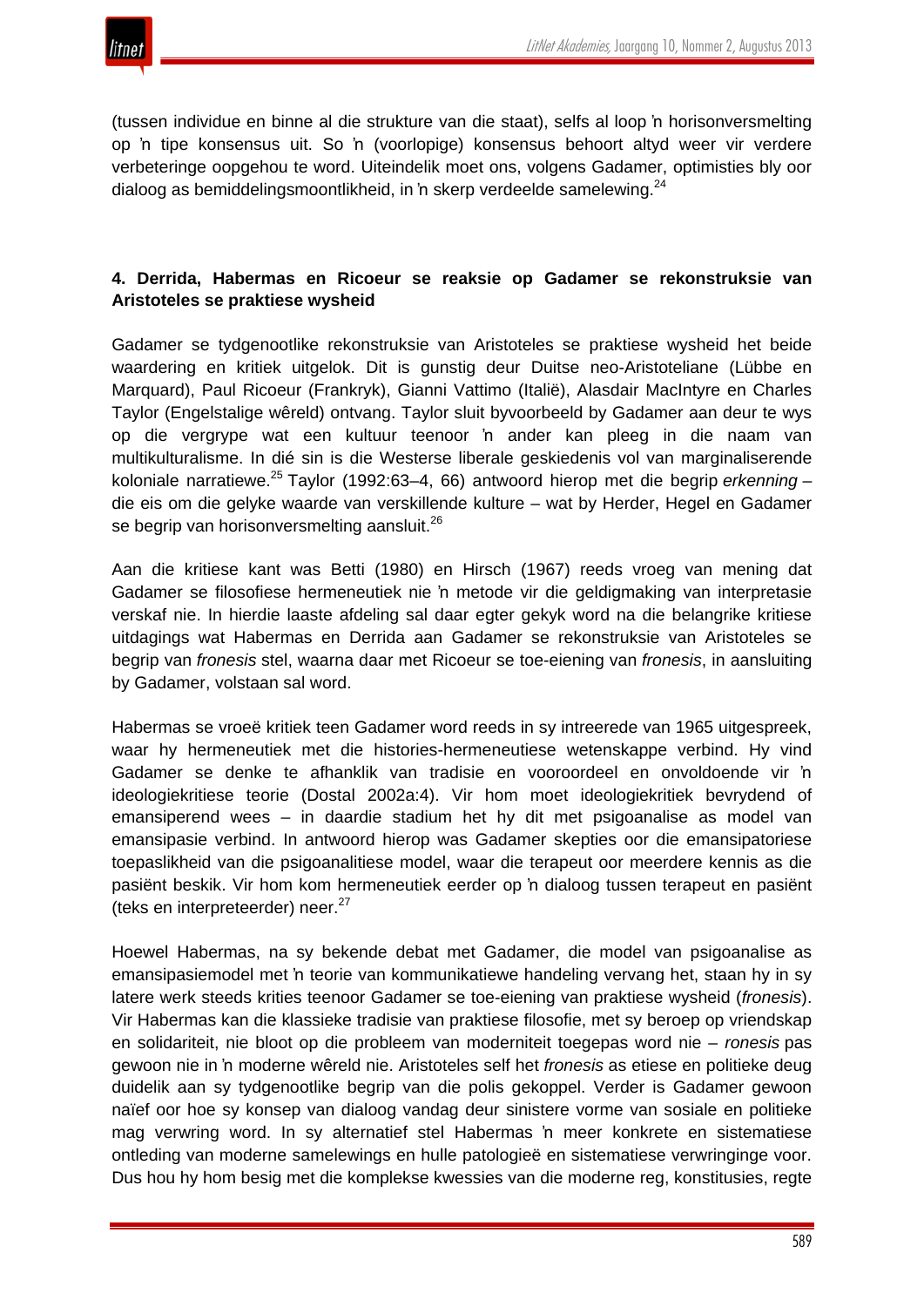

en politieke mag ten einde 'n voldoende normatiewe teorie van demokrasie te formuleer. Die implikasie hiervan is dat filosofiese hermeneutiek nie voldoende met die probleme van die regverdiging van universele norme tot 'n vergelyk kan kom nie. Vandag moet mens eerder antwoord hoe etiese en polities-universele norme geregverdig word.<sup>28</sup> Hoewel Gadamer die praktyk van dialoog elegant en aangrypend beskryf, voer Habermas aan dat ons 'n teorie van kommunikasie en universele pragmatiek, met sterk Kantiaanse wortels, moet ontwikkel ten einde verstaan in die wederkerigheid en simmetrie van ope dialoog te kan begrond. Filosofiese hermeneutiek mag universeel wees in die sin dat verstaan altyd reeds teenwoordig is in wat ons sê of doen, maar dit beteken nie dat dit universeel is in die sin dat dit die konseptuele hulpbronne verskaf om die patologieë van moderne samelewings te analiseer nie. Dit is juis hierdie patologieë wat aangespreek moet word indien ons 'n ryk en genuanseerde normatiewe demokratiese teorie wil ontwikkel (Bernstein 2002:274).

Waar Habermas meen dat Gadamer se gebruik van *fronesis* nie sterk genoeg is om die probleem van kontemporêre samelewings aan te spreek nie, is Derrida weer van mening dat *fronesis* juis te sterk is. Hierdie punt kom na vore in die verskillende metafore wat Gadamer en Derrida in hulle denke gebruik.<sup>29</sup> Waar Gadamer metafore soos "dialoog", "spel" en "horisonversmelting" gebruik, word Derrida se denke, en veral sy begrip *différance*, deur metafore soos "skeur" (*rupture*), "breuk", "heterogeniteit" en die "onmoontlike" gestuur (Bernstein 2002:275–7).

Dit beteken egter nie dat Derrida se denke in 'n destruktiewe spanning met Gadamer se denke geplaas moet word nie. Die wagwoord hier is eerder "kreatiewe spanning". Vir Derrida gaan dit oor die interne konflik, onbeslistheid, andersheid, aporetiese en verskil wat onder die oppervlak van tekstuele eenheid en koherensie skuil. Sodoende word dit wat dieselfde is – die universele, eenheid en koherensie – gedekonstrueer. Dit is nie net by binêre opposisies in denke en taal van toepassing nie, maar ook op die etiek en politiek (Bernstein 2002:277–8).

Op hierdie punt toon Derrida se denke ooreenkomste met Levinas se begrip van die ander en ook met dié van denkers soos Foucault, Kristeva, Iragaray en Lyotard.<sup>30</sup> In dié opsig is daar 'n ooreenkoms tussen Lyotard se begrip *differend* en Derrida se begrip van die *différance*. Beide begrippe staan in 'n kreatiewe spanning met die begrip *konsensus* – hetsy Gadamer se sagter weergawe van horisonversmelting of Habermas se sterker weergawe van kommunikatiewe rasionaliteit.<sup>31</sup> Derrida en Lyotard se kritiek teenoor die universele kom ook verder met sekere aspekte van 'n postkoloniale kritiek van Westerse en Eurosentriese denkvorme ooreen. In dié opsig maak die onderliggende "universele" sosiaalpolitieke omstandighede en ekonomiese verhoudinge van die globale mark dit nie moontlik om die belange van die sogenaamde Derde Wêreld moreel te hoor nie (Apel 1993:79–80, 82).

Teen die agtergrond van die onderskeie posisies van Habermas, Derrida en Gadamer kan daar nou gevra word: Hoe kan die universele en die partikuliere in gesprek met mekaar gebring word? Wat sou konsensus hier beteken? Is konsensus (in Gadamer se sagter weergawe van horisonversmelting of Habermas se sterker weergawe van kommunikatiewe rasionaliteit) of konsensus/dissensus (in Derrida se weergawe van *différance*) die aangewese weg in 'n verdeelde samelewing?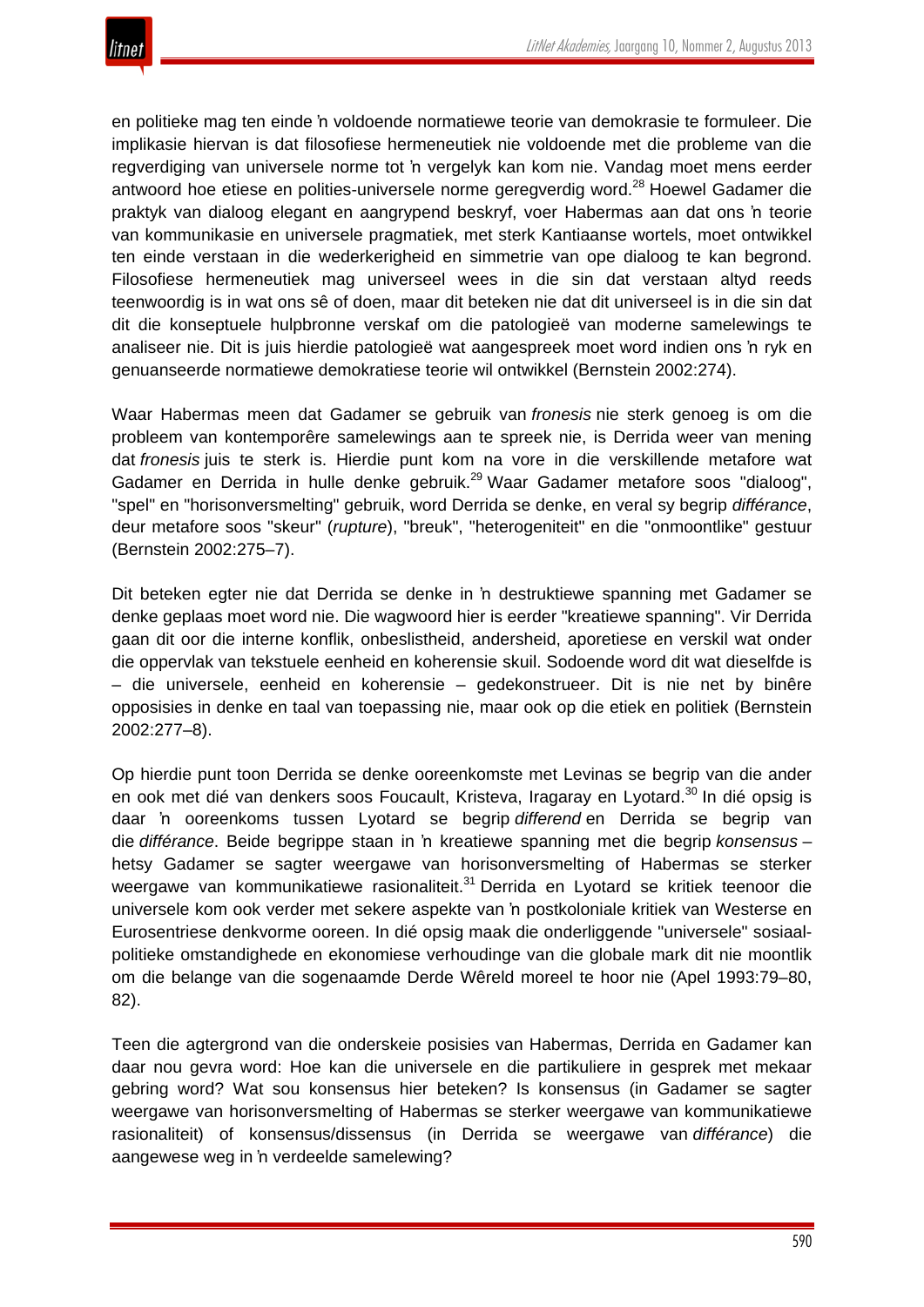

Derrida se *différance* is bekend vir sy ondefinieerbaarheid. Hoe kan selfs 'n "konvensionele" verstaan van *différance* (dat identiteit altyd weer verskil stig; dat finale betekenis altyd weer uitgestel word) met Gadamer se begrip van horisonversmelting bemiddel word (Derrida 1982:7, 13)?<sup>32</sup> Hoe kan die ander hier verstaan word? Wanneer dit by die kwessie van die universele en die partikuliere kom, soos gesien, open dit vir Gadamer 'n ruimte vir praktiese wysheid (*fronesis*) wat nie tot *epistēmē* en *techne* gereduseer kan word nie. Vir Derrida, wat op die aporie afstuur, open dit weer ruimte om enige besluit te problematiseer. Hoewel Derrida hier in die onmoontlike en besluiteloosheid kan vasval, maak hy ons van iets bewus wat Gadamer se toe-eiening van *fronesis* kan mis – dat 'n besluit of oordeel altyd 'n element van onreduseerbare risiko en besluiteloosheid kan bevat (Bernstein 2002:280–1). Juis hier staan Derrida nie te ver van Gadamer (en Aristoteles) nie, omdat laasgenoemde juis sê dat die keuse vir praktiese wysheid tegelyk altyd die keuse vir risiko inhou. Juis omdat jy jou nie op universele reëls kan beroep nie, maar op voorlopige oordele, kies jy vir 'n mate van risiko.

Aan die ander kant stem Habermas, en 'n denker soos Apel, nie met Derrida en Gadamer se hantering van die universele saam nie.<sup>33</sup> Habermas is self van mening dat Derrida die sogenaamde performatiewe selfkontradiksie pleeg. As die kritiek van rasionaliteit in die naam van *différance* en pluralisme enige vorm van eenheid en identiteit van rasionaliteit opskort, ook die eenheid wat in die hipotese van konsensus-vorming deur argumentatiewe redelikheid veronderstel word, dan kanselleer so 'n kritiek sigself en draai ook teen enige partikuliere lewensvorm wat teen Eurosentriese oorname beskerm moet word.<sup>34</sup> Apel (1993:84) vra selfs of *différance* en dissensus nie dieselfde gevolge kan hê as die tragiese misverstande onder kolonialisme nie. Is hierdie kritiek van 'n universeel-normatiewe etiek, soos Habermas en Apel dit artikuleer, ook op Gadamer se toe-eiening van *fronesis* van toepassing? Moet partikuliere verskille en lewensvorme teen universele prosedures afgespeel word? Kan ons tussen 'n tipe lewensvorm-verankerde Aristoteliese deugde-etiek aan die een kant, of 'n deontologiese en universele moraliteit aan die aan die ander kant bemiddel?

Dit is op hierdie punt dat die denke van Paul Ricoeur, in aansluiting by Gadamer, maar ook in gesprek met Habermas, oorweeg kan word.

Die kwessie van die bemiddeling tussen 'n partikuliere etiek en universele moraliteit is belangrik in die werk van Ricoeur.<sup>35</sup> Vir hom hou die etiese domein van deugdelike handeling met die goeie lewe verband (Aristoteles), terwyl handeling in die morele domein deur universele norme voorgeskryf of verplig word (Kant en Habermas). Etiek is dus teleologies en moraliteit deontologies gerig. Ricoeur (1992:170) gun etiek en moraliteit elk sy plek – veral daar waar die menslike vermoëns van handeling en aanspreeklikheid ter sprake kom. Dit behels dat (vermoënde) mense nie net met 'n durende identiteit handel nie, maar ook etiese en moreel vir hulle handeling en optrede verantwoordelik is.<sup>36</sup> Op Aristoteliese wyse wys Ricoeur (1992:239) daarop dat handeling altyd na 'n goeie lewe *saam met* en *vir ander* mense streef. Handeling vind verder plaas in die konteks van maatskaplike en veral politieke instellings wat die sukses en effektiwiteit daarvan beïnvloed. In 'n goeie lewe is instellings regverdig in soverre voorregte en geleenthede aan die een kant, maar ook verpligtinge en verantwoordelikhede aan die ander kant, ter sprake kom (Ricoeur 1992:180). Dit gaan hier, soos Hannah Arendt (1998) dit stel, om die *interesse*, die handeling tussen burgers in regverdige instellings. Ricoeur (2000:xv–xvi) skryf: "[I]t is in the *interesse* that the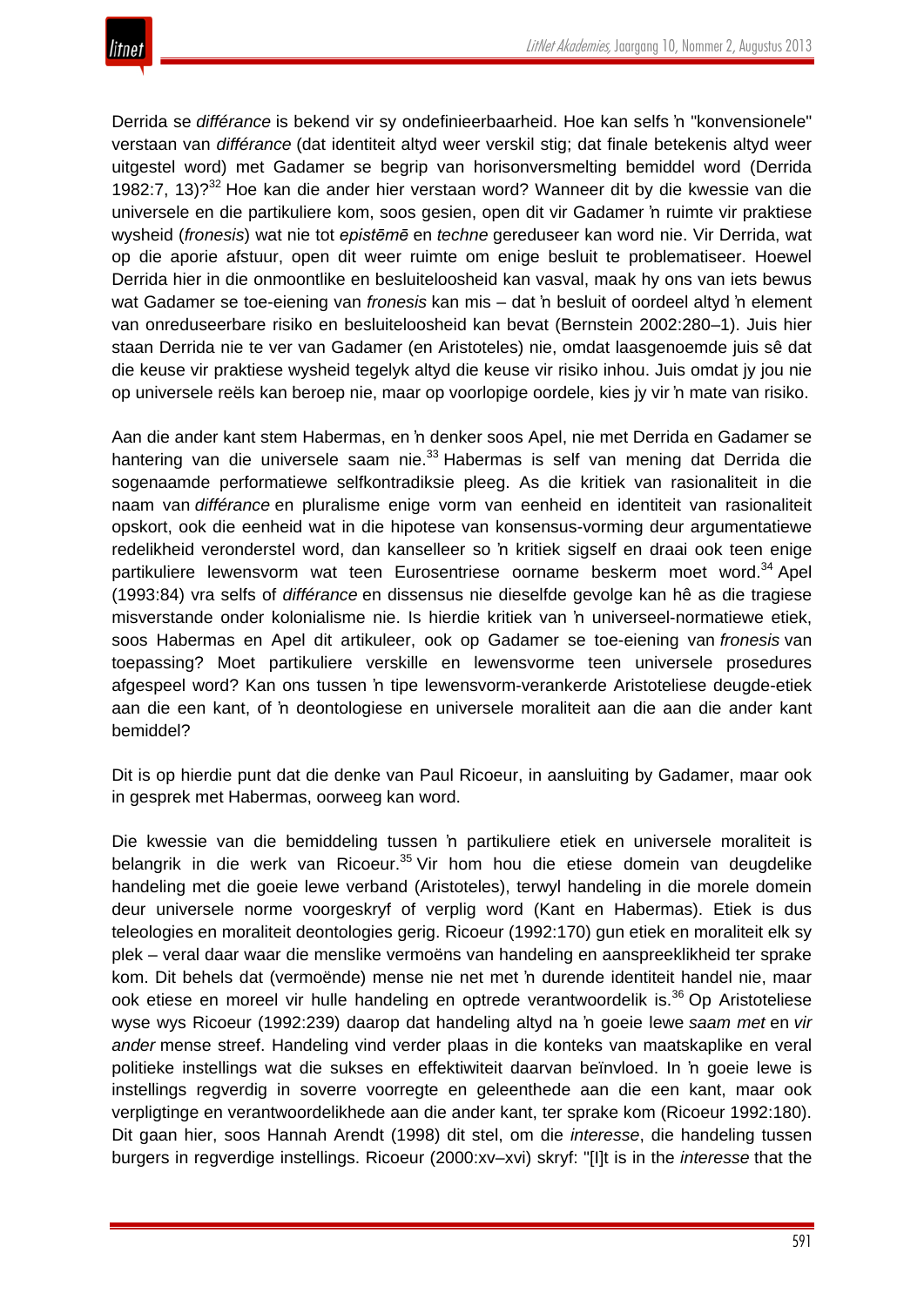wish for a good life finds it fulfilment. It is as citizens that we become human. The wish to live within just institutions signifies nothing else."

Op dié punt maak Ricoeur egter 'n belangrike eerste kwalifisering. Die etiese doel is op sigself nie voldoende vir behoorlike handeling nie. In enige handeling skuil daar moontlike geweld, want deur jou inspeling op 'n ander kan jy hom/haar beïnvloed en selfs benadeel. Die feit dat enige etiese doel tot geweld en lyding kan bydra, plaas die sukses van ons praktyke, waardes, instellings en doelwitte altyd in die weegskaal. Omdat geweld in enige etiese handeling kan skuil, kom moraliteit, die pligsimperatief en die idee van die normatiewe in die prentjie. Elke etiese doelwit moet dan ook aan die "sif" of die filter van die norm blootgestel word (Ricoeur 1992:218). Voorbeelde hier is Kant, Habermas en Apel se beginsels van die veruniversaliseerbaarheid van enige egte morele norm, soos reeds beskryf. Hierdie filter help ons om vanaf ons etiese sin van geregtigheid (stap 1) na die reël van geregtigheid in moraliteit (stap 2) oor te gaan. Rawls (2005) redeneer op 'n soortgelyke manier deur met sy twee beginsels van vryheid en distributiewe geregtigheid deontologiese voorrang bo die teleologiese te gee.

Op hierdie punt maak Ricoeur egter 'n tweede kwalifisering, wat Gadamer se toe-eiening van Aristoteles se *fronesis* weer betrek. Die gevaar van Kant of Habermas se universele weergawe van die filter is dat dit te abstrak en ahistories is om in 'n konkrete situasie toegepas te word. Beide bevoordeel die universele norm of wet sonder om die partikuliere persone en groepe wat dit beïnvloed, te ag. Die tragiese van die menslike bestaan is dat ons mekaar ook met die kliniese nakoming van die universele norm kan benadeel. Op die punt waar die universele wet met die respek vir konkreet-historiese persone bots, tree Aristoteles se praktiese wysheid as sorgsame omgang na vore. Ricoeur (1992:269) skryf: "Practical wisdom consists in inventing conduct that will best satisfy the exception that solicitude requires by breaking the rule to the smallest extent possible."

Op hierdie punt word die elemente wat voorheen by Aristoteles en Gadamer in die spel was, weer geaktiveer – byvoorbeeld die bemiddeling tussen die universele en die partikuliere, wat ook tussen die uiterstes van blote kompromie en die arbitrêre bemiddel. Dit beteken dat praktiese wysheid nooit respek vir die konkrete persoon ontken in die gevalle waar beslis en geoordeel moet word nie. So word die sturende lig van praktiese wysheid die sorg wat ons vir elke mens in sy/haar uniekheid moet hê. Hierdie sorg is 'n kritiese sorg wat die dubbele toets van die morele omstandighede vir respek en die konflikte wat daaruit spruit, slaag. Dit is die geval in interpersoonlike verhoudings, maar dit strek ook wyer, na die politieke terrein.

Op hierdie punt beskou Ricoeur, soos Aristoteles, die politiek as sosiaal gesproke die mees omvattende instelling. Dit moet die ruimte vir ander instellings skep – byvoorbeeld die religieuse en ekonomiese – en hulle ook teen mekaar beskerm. $37$  Politiek as instelling of magstruktuur waarbinne die burgery handel, is egter ook dubbelsinnig in die vorm van (i) *mag-van-bo* (hiërargies) en (ii) *mag-gemeen*. <sup>38</sup> Aan die een kant werk enige politieke instelling met die onderskeid regeerder/onderdaan (*ruler/ruled*). In dié opsig kan die regering gehoorsaamheid van burgers afdwing. Met verwysing na Max Weber wys Ricoeur daarop dat politieke mag 'n krag is wat belange kan beperk en begrens – selfs dit waartoe individue geroep voel. Die moderne staat is legitieme geweld in die geskiedenis. Hoewel geen gemeenskap sonder so 'n mag (staat) van bo kan bestaan nie, moet die mag-gemeen ook aan die ander kant gerespekteer word. Dit is die dubbelsinnige aard van politiek as instelling.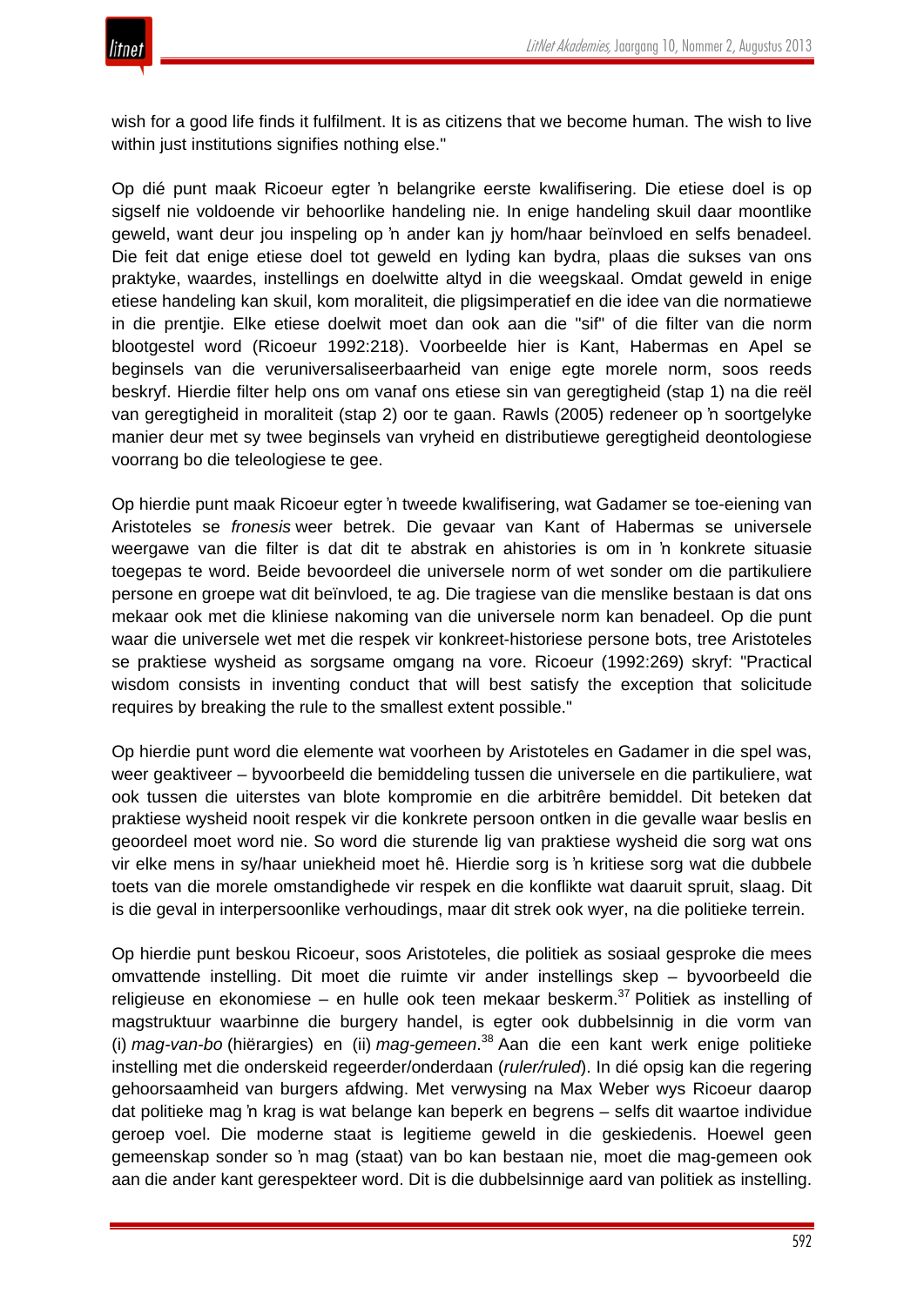

Mag-gemeenspruit uit die menslike vermoë om onderling te handel – om nie alleen en eensaam te staan nie (Ricoeur 1992:194–5).

Politieke handeling in terme van institusionele mag-gemeen vind egter in retoriek neerslag en is wesenlik broos. Daarom is dit 'n politiek van oorleg, onderhandeling (Aristoteles) en dialoog (Gadamer). Dit is verstaanbaar dat so 'n brose politiek van retoriek van die gewaarborgde konklusies van sowel 'n rasioneel-tegniese politiek verskil as van die sofistiese slimpraatjies wat ooreenstemming tussen mense afdwing of beloof. Omdat politieke handeling hoofsaaklik op die toekoms gerig is, en in die vorm van retoriek en opinie, kan politiek nooit die weg van redelike oorleg te bowe gaan nie. Geen voorgestelde wet, of politieke onderneming, kan absoluut geregverdig word nie. Hierin lê die broosheid van die politiek wat vir baie mense 'n steen des aanstoots is en hulle tot utopiese alternatiewe of tegniese oplossings vir samelewings aanvuur. Omdat daar altyd uitsluitings is, is politiek potensieel broos. Burgers moet hulle dus vir mag-gemeen en met soveel opinies as moontlik beywer en daarby ook vir 'n "ope politieke domein" wat nie deur seksionele belange oorheers word nie. Daarnaas moet burgers ook sover as moontlik vir deelnemende politieke instellings en praktyke werk – nasionaal en internasionaal. Kortom: in 'n diep-verdeelde of multikulturele samelewing is die dwang tot konsensus ewe gevaarlik as die weiering tot die soeke na konsensus. As ons hier van konsensus praat, is dit 'n brose konsensus wat altyd weer om verdere dialoog vra, en wat bowenal nie soseer deur wetenskaplike en tegniese kennis nie, as deur praktiese wysheid meegebring word. Dit is 'n lewenswyse wat bereid is tot risiko, tot die soms moeilike dialoog met ander en hul sienings en weergawes van die geskiedenis. Maar as die soeke na 'n lewe vir en saam met ander ons erns is, is hierdie tydsame weg wat geduld verg, die prakties-wyse weg.

#### **Bibliografie**

Alejandro, R. 1993. *Hermeneutics, citizenship, and the public sphere*. New York: SUNY Press.

Apel, K-O. 1993. Do we need universalistic ethics today or is this just eurocentric power ideology? *Universitas*, 2:79–86.

Apel, K.O., C. v. Bormann, R. Bubner, H-G. Gadamer, H-J. Giegel en J. Habermas. 1971. *Hermeneutik und Ideologiekritik*. Frankfurt: Suhrkamp.

Arendt, H. 1998 [1958]. *The human condition*. Chicago: Chicago University Press.

Aristoteles, 1948 [1908]. *Metaphysica. The works of Aristotle.* Volume VIII. 2de uitgawe. Vertaal deur W.D. Ross. Oxford: Clarendon Press.

—. 1962. *The politics*. Vertaal deur T.A. Sinclair. Harmondsworth: Penquin.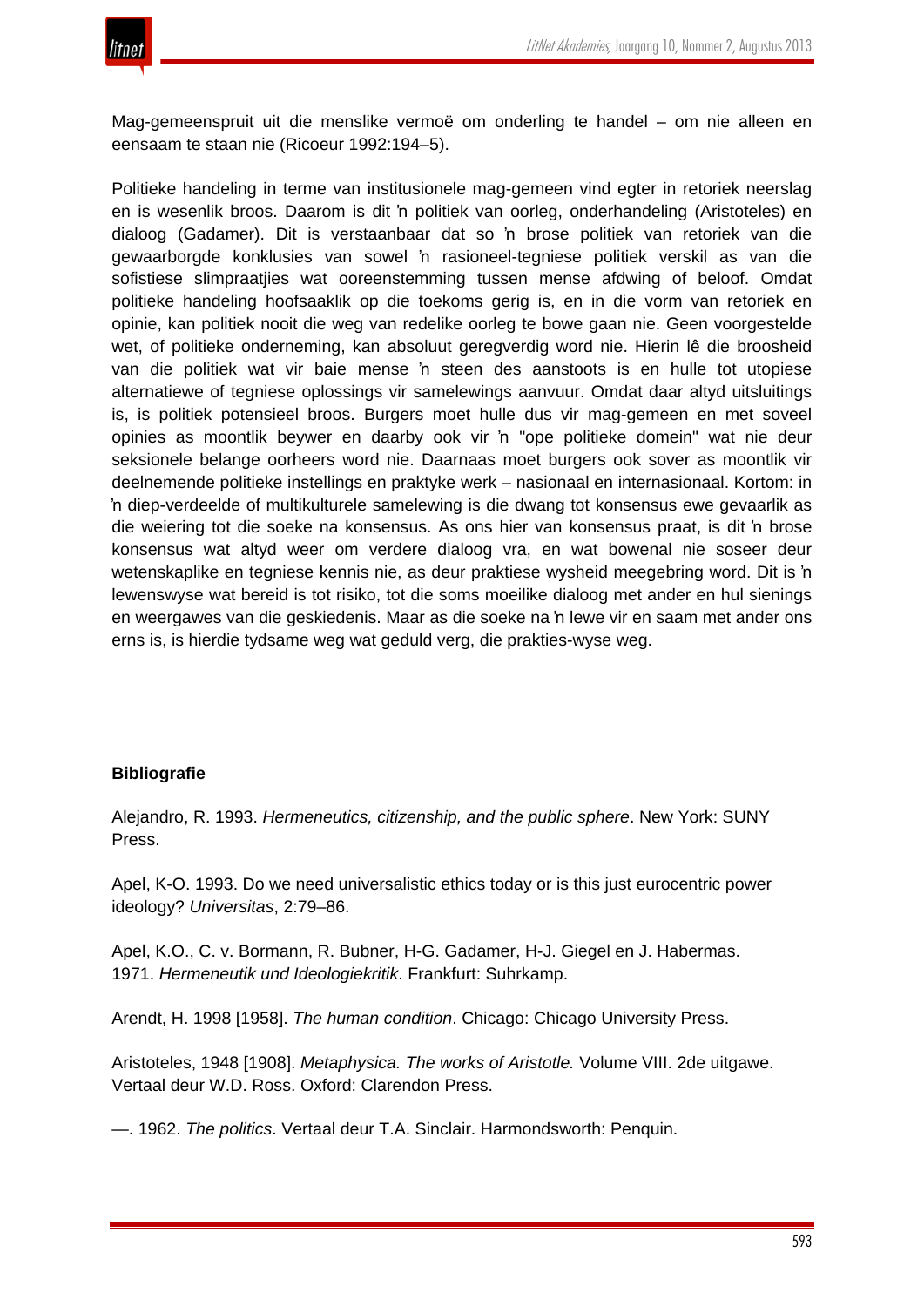

—. 2005. *Ethica Nicomachea*. Vertaal en toegelig deur C. Hupperts en B. Poortman. Budel: Damon.

—. 2009. *The Nicomachean ethics*. Vertaal deur R.C. Bartlett en S.D. Collins met interpretatiewe essays, notas en glossarium. Chicago: University Press.

Barnes, J. (red.). 1995. *The Cambridge companion to Aristotle*. Cambridge: Cambridge University Press.

Bernstein, R.J. 1983. *Beyond objectivism and relativism*. *Science, hermeneutics, and praxis.* Oxford: Blackwell.

—. 2002. The constellation of hermeneutics, critical theory, and deconstruction. In Dostal (red.) 2002.

Betti, E. 1980. Hermeneutics as the general methodology of the Geisteswissenschaften. In Bleicher (red.) 1980.

Bleicher, J. (red.). 1980. *Contemporary hermeneutics*. Londen: Routledge, Kegan & Paul.

Chen, K-H. 1987. Beyond truth and method: On misreading Gadamer's praxical hermeneutics. *Quarterly Journal of Speech*, 73:183–99.

Craig, C. (red.). 1998. *Routledge encyclopedia of philosophy*. Londen: Routledge.

Dauenhauer, B. en D. Pellauer. 2011. Paul Ricoeur. *Stanford encyclopedia of philosophy*. http://plato.stanford.edu/entries/ricoeur (16 Februarie 2012 geraadpleeg).

Derrida, J. 1976a. *Of grammatology*. Vertaal deur G.C. Spivak. Baltimore: Johns Hopkins University Press.

—. 1976b. *Writing and difference*. Vertaal deur A. Bass. Chicago: Chicago University Press.

—. 1982. *Margins of philosophy*. Vertaal deur A. Bass. Chicago: Chicago University Press.

Dooyeweerd, H. 2010 [1931]. *The crisis in humanist political theory*. Geredigeer deur D.F.M. Strauss e.a. Grand Rapids: Paideia Press.

Dostal, R.J. 2002a. Introduction. In Dostal (red.) 2002.

—. 2002b. Gadamer: The man and his work. In Dostal (red.) 2002.

—. 2002c. Gadamer's relation to Heidegger and phenomenology. In Dostal (red.) 2002.

Dostal, R. (red.) 2002. *The Cambridge companion to Gadamer*. Cambridge: Cambridge University Press.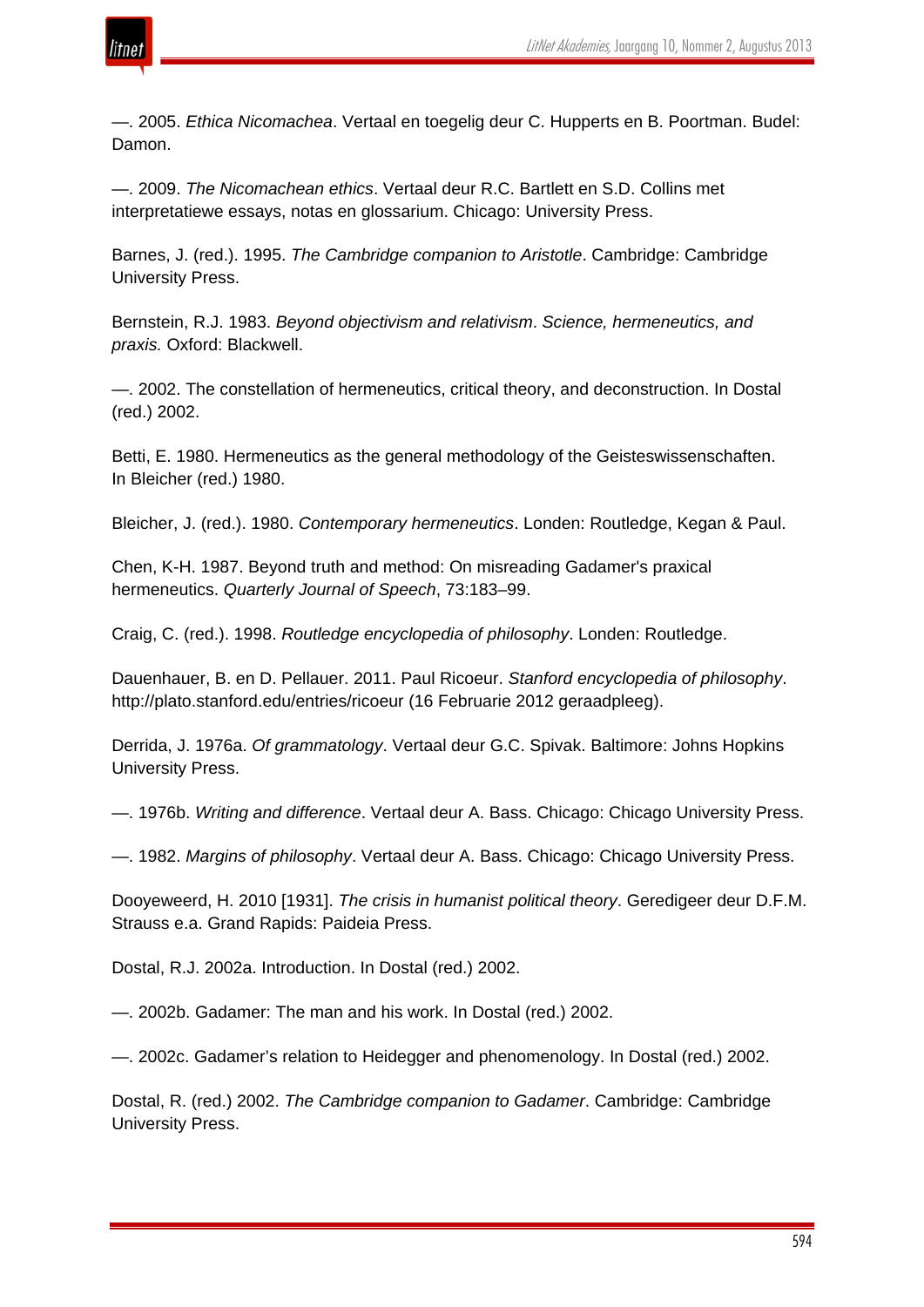

Dreyer, P.S. (red.). 1983. *Objek en metode in die geesteswetenskappe*. Pretoria: Universiteit van Pretoria.

Dreyfus, R. en P. Rabinow (reds.). 1983. *Michel Foucault: Beyond structuralism and hermeneutics*. Chicago: University Press.

Duvenage, P. 1988. *Hermeneutiek en praxis: Postmoderne perspektiewe in die kontemporêre filosofie*. Ongepubliseerde MA-verhandeling, Universiteit van Pretoria.

Forst, R. 2011. *The right to justification*. New York: Columbia Press.

Foucault. M. 1983. On the genealogy of ethics. In Dreyfus en Rabinow (reds.) 1983.

—. 1984. *The Foucault reader*. Onder redakteurskap van P. Rabinow. Harmondsworth: Penquin.

Gadamer, H-G. 1975a. *Wahrheit und Methode*. 4de uitgawe. Tübingen: J.C.B. Mohr.

—. 1975b. Hermeneutics as a social science. *Cultural Hermeneutics*, 2:307–16.

—. 1976a. *Rhetorik und Hermeneutik*. Göttingen: Vandenhoeck und Ruprecht.

—. 1976b. *Vernunft im Zeitalter der Wissenschaft*. Frankfurt: Suhrkamp.

—. 1977. Theory, technology, practice: Task of the science of man. Vertaal deur H. Brotz. *Social Research*, 44:529–61.

—. 1978. *Die idee des Guten zwischen Plato und Aristoteles*. Heidelberg: Winter.

—. 1979. Practical philosophy as a model of the human sciences. *Research in Phenomenology*, 9:74–85.

—. 1981. *Reason in the age of science*. Vertaal deur F.G. Lawrence. Cambridge, Mass.: MIT Press.

—. 1982. *Lectures on philosophical hermeneutics*. Pretoria: Universiteit van Pretoria.

—. 1983. *Lob der Theorie. Aufsätze und Reden*. Frankfurt: Suhrkamp.

—. 1985. *Philosophical apprenticeships*. Vertaal deur R. Sullivan. Cambridge, Mass.: MIT Press.

—. 1986a. *The idea of the good in Platonic-Aristotelian philosophy*. Vertaal deur P.C. Smith. New Haven: Yale University Press.

—. 1986b. *The relevance of the beautiful and other essays*. Vertaal deur N. Walker; onder redakteurskap van R. Bernasconi. Cambridge: Cambridge University Press.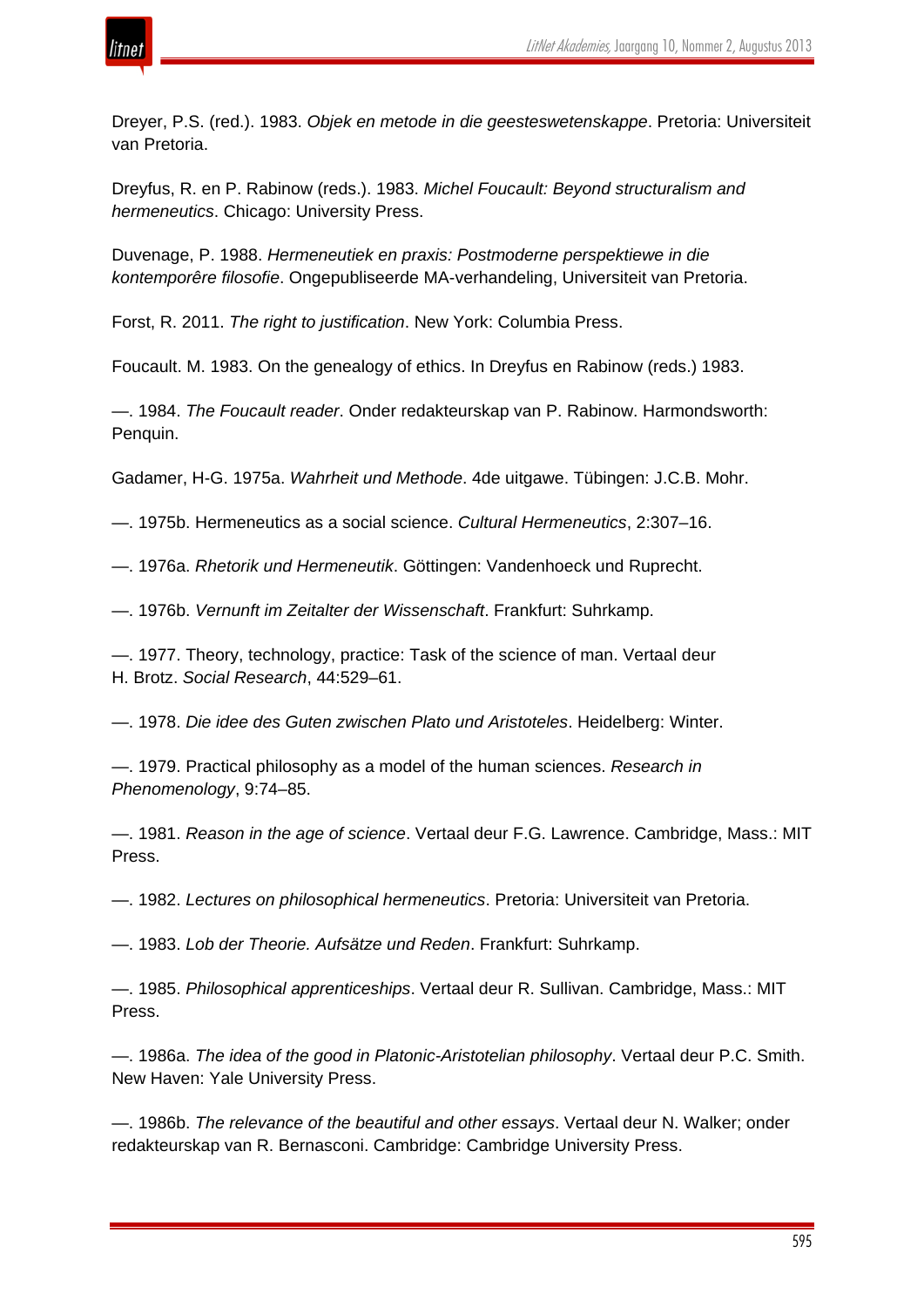

—. 1987. Die Deutsche Philosophie zwischen den Beiden Weltkriegen. *Neue Deutsche Hefte*, 34:451–67.

—. 1998. The universality of the hermeneutic problem. In McNeill en Feldman (reds.) 1998.

—. 1999. *Hermeneutics, religion and ethics*. Vertaal deur J. Weinsheimer. New Haven: Yale University Press.

—. 2004. *Truth and Method*. Vertaal deur J. Weinsheimer en D.G. Marshall. 2de hersiene uitgawe. New York: Continuum.

—. 2007. *The Gadamer reader: A bouquet of later writings*. Onder redakteurskap van en vertaal deur R. Palmer. Chicago: Northwestern University Press.

Goosen, D. 2011. Die teoretiese lewe. Perspektiewe vanuit die tradisie. *Tydskrif vir Geesteswetenskappe*, 51(4):490–506.

Grondin, J. 2003. *Hans-Georg Gadamer. A biography*. New Haven: Yale University Press.

Habermas, J. 1993. *Justification and application: remarks on discourse ethics*. Vertaal deur C. Cronin. Cambridge, Mass.: MIT Press.

Heidegger, M. 1992. Phenomenological interpretations with respect to Aristotle: Indications of the hermeneutical situation. Vertaal deur M. Bauer. *Man and World*, 25:355–92.

Hirsch, E.D. 1967. *Validity in interpretation*. New Haven: Yale University Press.

Hollinger, R. 1985. Practical reason and hermeneutics. *Philosophy and Rhetoric*, 18:113–22.

Kant, I. 2000. *Critique of the power of judgement*. Vertaal deur P. Guyer en E. Matthews. Cambridge: Cambridge University Press.

Long, C. 2002. The ontological reappropriation of phronesis. *Continental Philosophical Review*, 35:35–60.

Lyotard, J-F. 1984. *The postmodern condition*. Vertaal deur G. Bennington en B. Massumi. Manchester: Manchester University Press.

Malpas, J. 2009. Hans-Georg Gadamer. *Stanford encyclopedia of philosophy*. http:plato.stanford.edu/entries/gadamer (30 April 2012 geraadpleeg).

McNeill, W. en K.S. Feldman (reds.). 1998. *Continental philosophy. An anthology*. Londen: Blackwell.

Michelfelder, D en R. Palmer (reds.). 1989. *Dialogue and deconstruction*. Albany: SUNY Press.

Rawls, J. 2005 (1971). *A theory of justice*. Boston. Harvard University Press.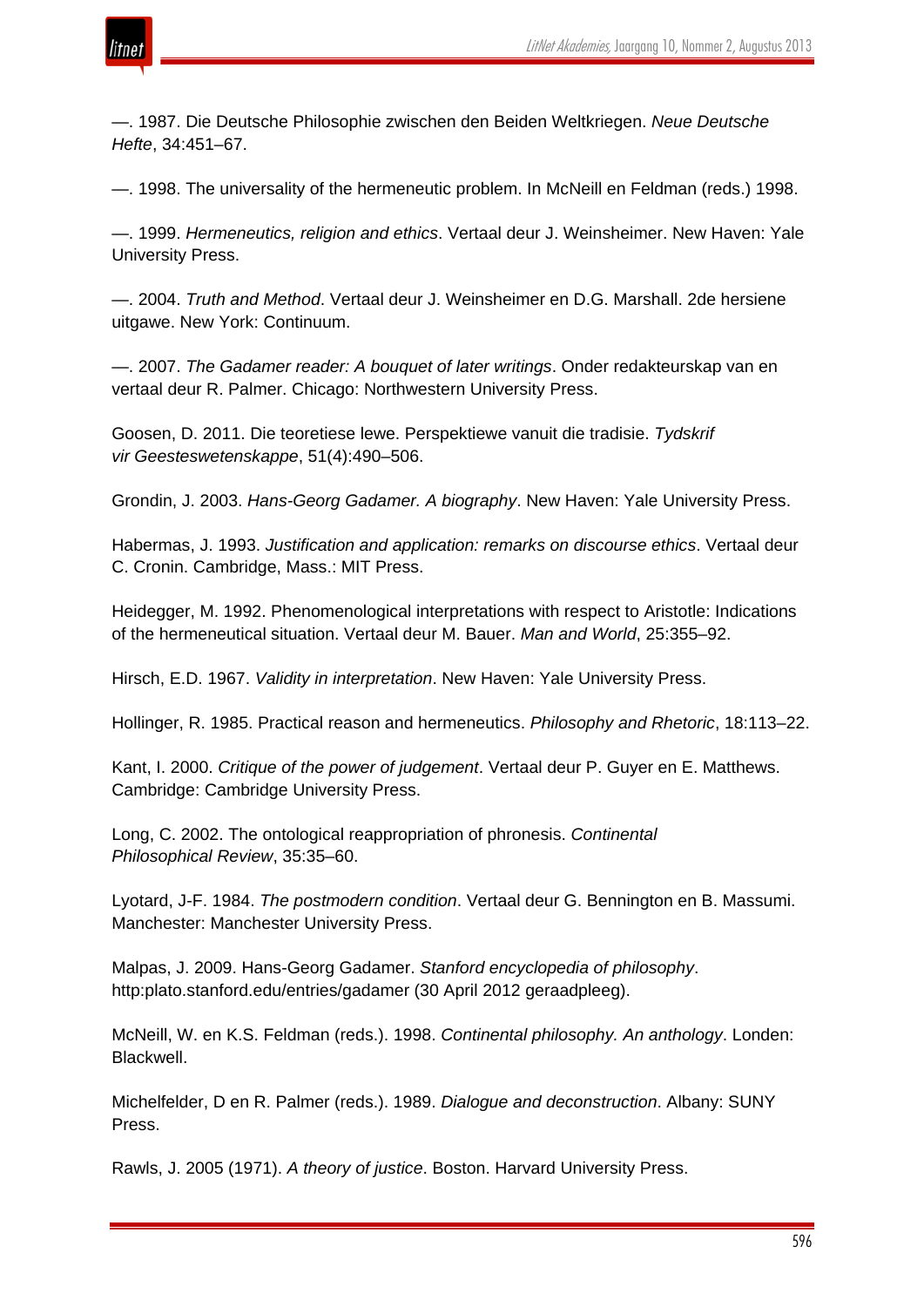

Ricoeur, P. 1992. *Oneself as another*. Vertaal deur K. Blamey. Chicago: Chicago University Press.

—. 2000. *The just*. Vertaal deur D. Pellauer. Chicago: University of Chicago Press.

Sandel, M. 1982. *Liberalism and the limits of justice*. Cambridge: Cambridge University Press.

Sandel, M. (red.). 1984. *Liberalism and its critics*. Oxford: Blackwell.

Schuchman, P. 1979. Aristotle's phronesis and Gadamer's hermeneutics. *Philosophy Today*, 23:41–50.

—. 1980. *Aristotle and the problem of moral discernment*. Frankfurt: Peter D. Lang

Schoeman, M.J. 1983. Hermeneutiek en die geesteswetenskappe. In Dreyer (red.) 1983.

Self, L.S. 1979. Rhetoric and phronesis: The Aristotelian ideal. *Philosophy and Rhetoric*, 12:130–45.

Shields, C. 2008. Aristotle. *Stanford encyclopedia of philosophy*. http://plato.stanford.edu/entries/Aristotle (24 November 2011 geraadpleeg).

Sullivan, R.R. 1990. *Political hermeneutics. The early thinking of Hans-Georg Gadamer*. University Park: Penn State University Press.

Taminiaux, J. 2007. The Platonic roots of Heidegger's political thought. *European Journal of Political Theory*, 6:11–29.

Taylor, C. 1992. *Multiculturalism and the politics of recognition*. Onder redakteurskap van A. Gutman. Princeton: Princeton University Press.

Taylor, C.C.W. 1995. Politics. In Barnes (red.) 1995.

Volpi, F. 2007. In whose name? Heidegger and "Practical Philosophy". *European Journal of Political Philosophy*, 6(1):31–51.

Wachterhauser, B.R. (red.). 1986. *Hermeneutics and modern philosophy*. New York: SUNY Press.

Warnke, G. 2002. Hermeneutics, ethics, and politics. In Dostal (red.) 2002.

Wright, K. 1998. Gadamer. In Craig (red.) 1998.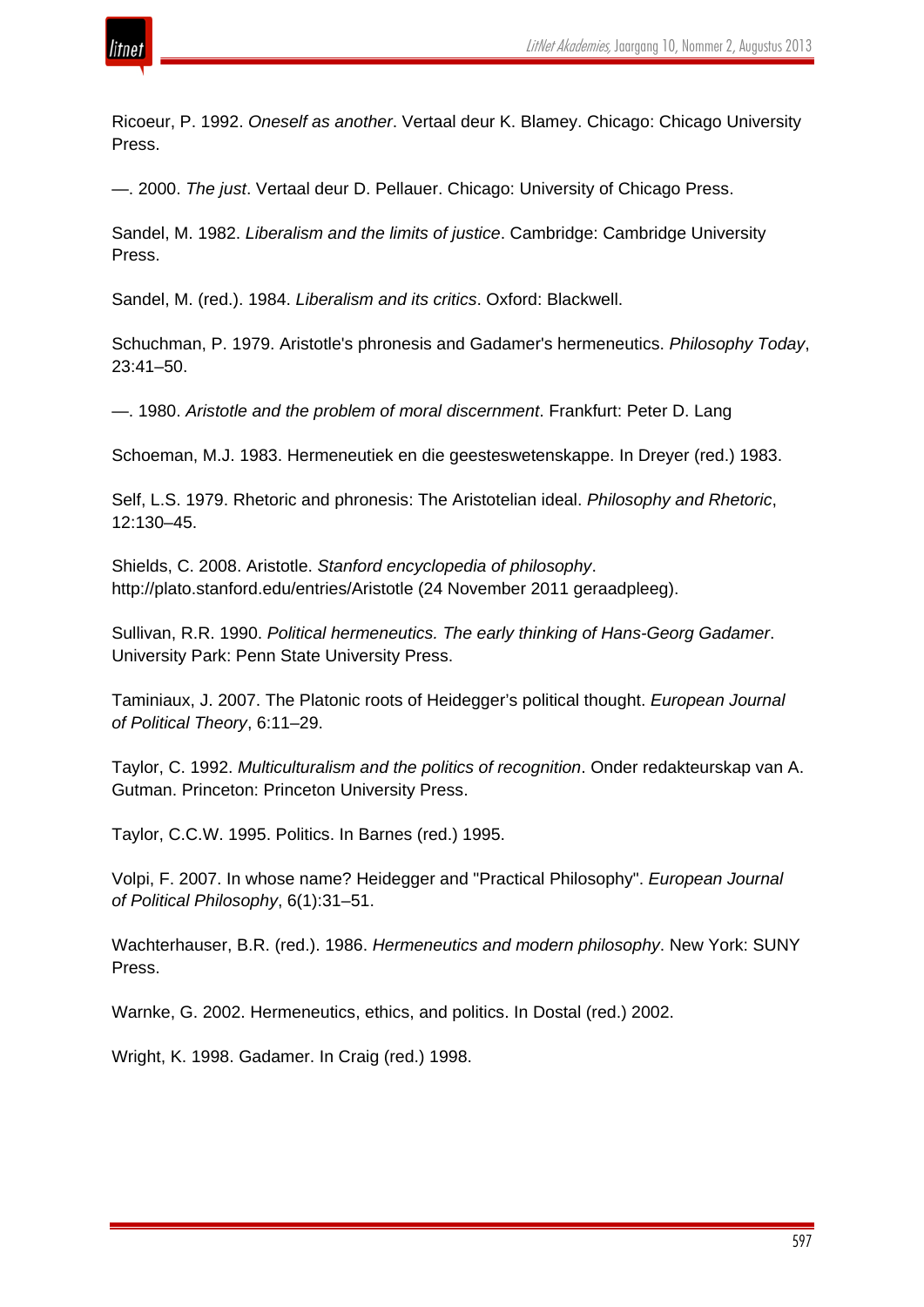# **Eindnotas**

<sup>1</sup> Sedert my MA-verhandeling (Duvenage 1988) word ek deur die kwessie van praktiese kennis (*fronesis*) geboei. My dank aan Marinus Schoeman (1983), my destydse studieleier, wat my eerste op die weg geplaas het. Ek bedank ook graag vir Johann Rossouw, Danie Goosen en drie anonieme keurders vir hulle kritiek en raad in die skrywe van die artikel, asook Alice Stander vir tegniese hulp. Hierdie artikel het as basis van my intreerede as professor in filosofie aan die Universiteit van die Vrystaat op 31 Oktober 2012 gedien. Dit was ook die basis van drie lesings wat ek aan die Radboud Universiteit in Nijmegen (16 November 2012), die Amerikaanse Instituut in Rome (14 Desember 2012) en die Humboldt-Universiteit in Berlyn (17 Januarie 2013) gelewer het. In hierdie verband bedank ek graag vir Paul van Tongeren, Marcel Becker (Nijmegen), Alessandro Ferrara (Rome), Martin Saar en Rahael Jaeggi (Berlyn) vir hulle kritiese kommentaar. My lesings aan hierdie genoemde universiteite en instellings is deur 'n Erasmus-Mundus-beurs van die Europese Unie moontlik gemaak.

 $2$  My vertaling van Aristoteles (1948:982b12): "For it is owing to their wonder that men both now and at first began to philosophize; they wondered originally at the obvious difficulties, they advanced little by little and stated difficulties about the greater matters."

<sup>3</sup> Hierdie interpretasie van Aristoteles se breë filosofie is deur Shields (2008), afdeling 3 beïnvloed.

 $4$  My vertaling van Aristoteles (2005/2009:1096b 27–29): "Further, since 'good' has as many senses as 'being' [...] clearly it cannot be something universally present in all cases and single; for then it could not have been predicated in all the categories, but in one only."

<sup>5</sup> Oor die belang van die teoretiese, kyk Goosen (2011). Ek kan ongelukkig in hierdie artikel nie volledig ingaan op die wisselwerking tussen die morele (karakter-) deugde aan die een kant en die intellektuele deugde aan die ander kant nie. Die twee stelle deugde word egter verwikkeld met mekaar gesien. Ook in hierdie opsig speel *fronesis*, as bemiddeling tussen die praktiese en die teoretiese, 'n deurslaggewende rol.

<sup>6</sup> Aristoteles (2005/2009:1097a: 8-14) gebruik *fronesis* met verwysing na die handeling van die wewer, skrynwerker, generaal en dokter. Vir Kant se oorspronklike gebruik van *sensus communis*, kyk Kant (2000:173–6).

 $7$  Kyk Aristoteles (2005/2009:1139b 24-25) se "[W]hat is knowable scientifically exists of necessity. Therefore it is eternal [...]." Aristoteles vra egter of wetenskaplike kennis, met wiskunde as model, op menslike handeling (praxis) toegepas kan word en dit kan verstaan.

 $8$  My vertaling van Aristoteles (2005/2009:1141b15): "And prudence is not concerned with universals alone but must also be acquainted with the particulars: it is bound up with action, and action concerns the particulars." Kyk verder, oor die bemiddeling tussen die universele en die partikuliere, Bernstein (1983).

<sup>9</sup> Oor *arete*, kyk Gadamer (1976a:18) en Schuchman (1980:55–63).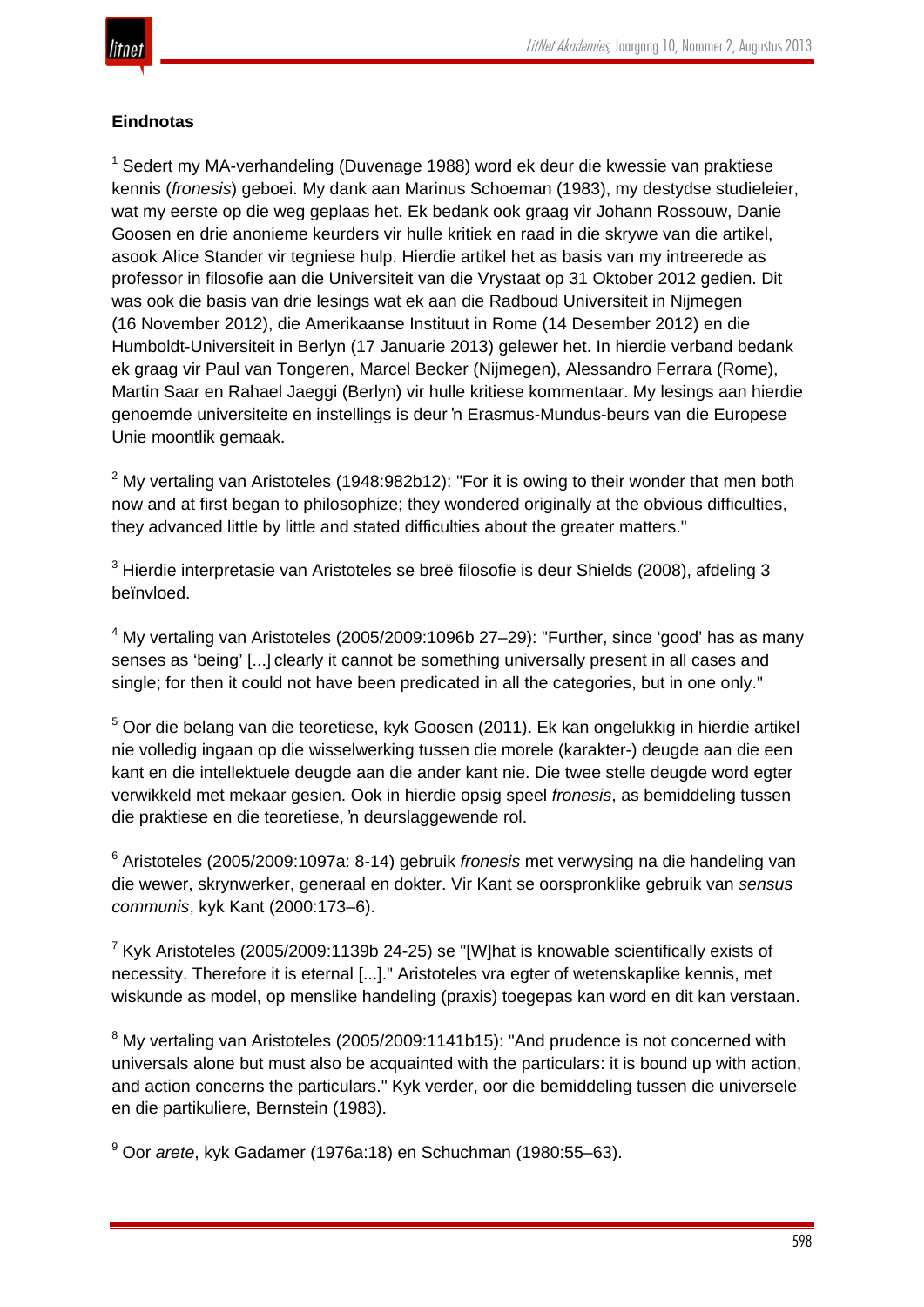

<sup>10</sup> Kyk Schuchman (1979:45; 1980:22–3), Self (1979:133) en Hollinger (1985).

<sup>11</sup> Dit kan ook 'n onderskeid tussen analitiese en kontinentale filosofie wees, met eersgenoemde as die "modern scientific quest for truth and certainty and its accompanying ideal of clarity and transparency of language" (McNeill en Feldman 1998:2–3).

<sup>12</sup> Kyk Gadamer (1983:74–5; 1986:165–8).

<sup>13</sup> Vir 'n biografie oor Gadamer, kyk Grondin (2003). Vir 'n kort oorsig van Gadamer, kyk Wright (1998), Warnke (2002) en Malpas (2009).

<sup>14</sup> My driedeling van Gadamer verskil van Malpas (2009) se vierdeling, maar is tog deur hom beïnvloed. Hierdie driedeling word ook weerspieël in die boeket van Gadamer se lesings deur Palmer (Gadamer 2007).

<sup>15</sup> In dié opsig was Heidegger (1992) se fenomenologies-hermeneutiese interpretasie van Plato en veral Aristoteles in Marburg in die 1920's, voor *Sein und Zeit*, 'n groot invloed (Taminiaux 2007:15–6). Hierdie lesings in die praktiese filosofie het vir Gadamer en ander studente, soos Hannah Arendt, Joachim Ritter, Leo Strauss, Hans Jonas, Max Horkheimer en Gerhard Krüger, beïnvloed (Volpi 2007:32). Gadamer se habilitasie onder Heidegger was 'n fenomenologiese lees van Plato se konsep van die dialoog en Aristoteles se begrip van die praktiese. Vir die politieke denke van die jong Gadamer, kyk Sullivan (1990). En vir die komplekse verhouding tussen Gadamer en Heidegger, kyk Dostal (2002c).

<sup>16</sup> My vertaling van Gadamer (1975a:102; 2004:106): "Die verrukking van die spel, die fassinering wat dit uitoefen, bestaan presies uit die feit dat die spel meester van die spelers word. […] Dié wat poog om iets te doen, word as't ware iets mee gedoen. Die eintlike subjek van die spel [...] is nie die speler nie, maar die spel self."

<sup>17</sup> Vir sy latere werk oor kuns, kyk Gadamer (1986b) en vir sy opvatting van horisonversmelting in die geval van religieuse tekste, kyk Gadamer (1999).

 $18$  Gadamer (1979:75; 1983:71–2) sluit hier aan by 'n lang lys punte van kritiek op 'n reduktiewe wetenskapsbegrip (Dilthey), *Gestell* (Heidegger), rasionalisering (Weber), verdingliking (Lukacs), instrumentele rede (Horkheimer en Adorno), kolonisering van die leefwêreld (Habermas) en magstegnologieë (Foucault).

<sup>19</sup> Oor die onegte taalgebruik tussen geliefdes, kyk Gadamer (1998:192).

 $20$  Kyk op hierdie punt Gadamer (1982:212; 1985:21–2; 1987:452–5).

 $21$  "[W]ith respect to hermeneutics and humanities as a whole we have the task of subordinating both our scientific contribution to the cultural, and academic education to a more fundamental project of letting the tradition speak us" (Gadamer 1979:83).

 $22$  Gadamer (1976b:59-60; 1981:73-4) skryf: "'[K]now thyself' still holds good for us as well. For it means 'know that you are not god, but a human being.'"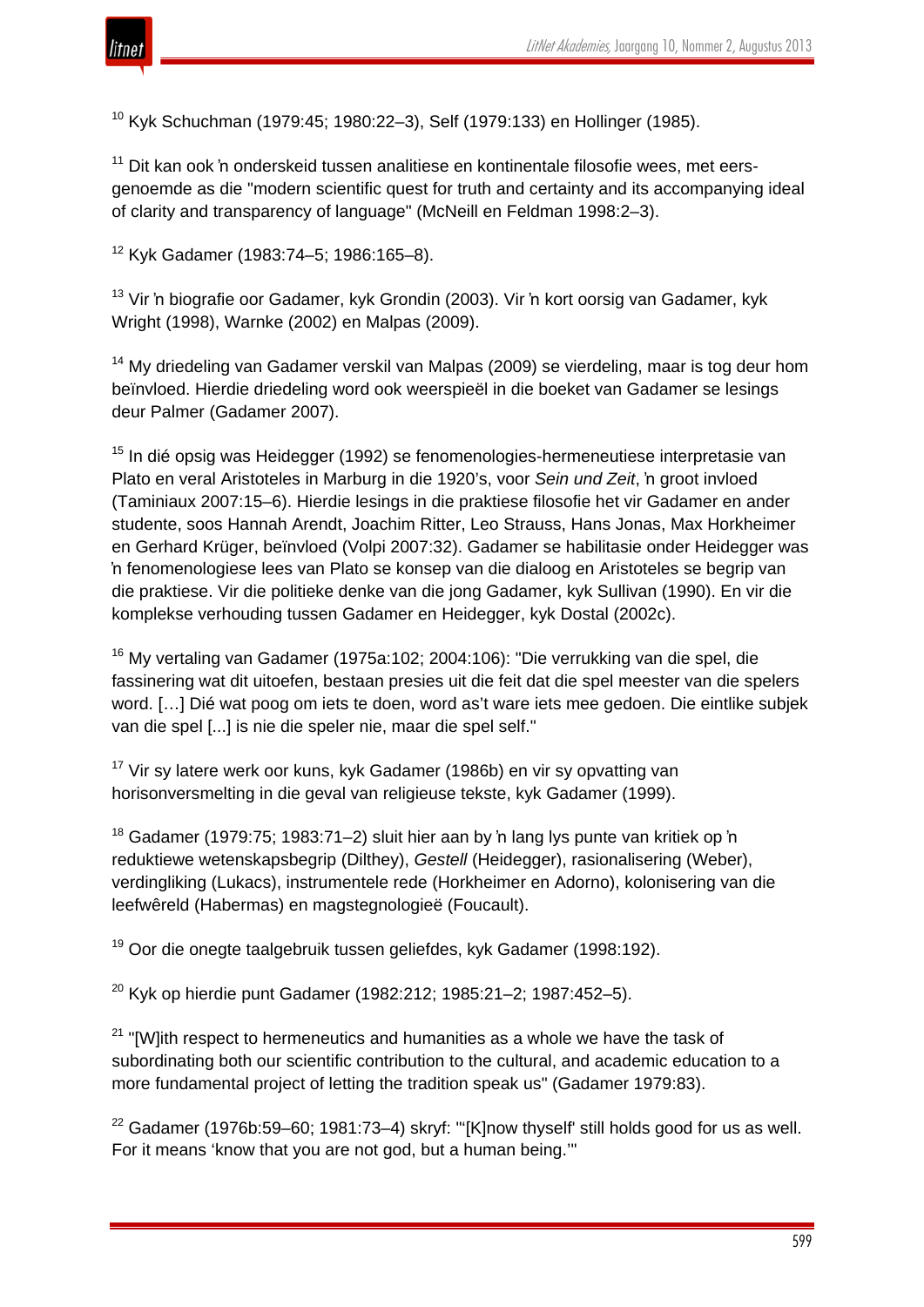

 $23$  Kyk hieroor Sandel (1984:9) en vir die volledige uiteensetting Sandel (1982).

 $24$  Oor hermeneutiese burgerskap, kyk Alejandro (1993).

 $25$  Behalwe multikulturele debatte (soos by Taylor), het hermeneutiek veral debatte in die teologie, regswese, literêre teorie en die breë sosiaal-maatskaplike teorie beïnvloed (Dostal 2002:5).

 $26$  Vir Taylor (1992:72), soos vir Gadamer, moet die uiterstes van homogeniserende erkenning van gelyke waarde aan die een kant en die self-koestering binne etnosentriese standaarde aan die ander kant aangespreek word. Volgens Taylor (1992:73) is ons nog "very far away from the ultimate horizon from which the relative worth of different cultures might be evident".

<sup>27</sup> Vir die debat tussen Gadamer en Habermas, kyk die bundel *Hermeneutik und Ideologiekritik* (Apel e.a. 1971). Later het Habermas wel Gadamer se "bewoonbaarmaking van die Heideggeriaanse provinsie" geprys (Dostal 2002b:27).

<sup>28</sup> Daar is ook belangrike temperamentverskille tussen Habermas en Gadamer. Gadamer glo in die onderskeidende karakter van filosofiese refleksie. Vir Habermas is daar egter nie meer 'n skerp grens tussen filosofie en die sosiale teorie van die sosiale wetenskappe nie.

<sup>29</sup> Daar is natuurlik ook ooreenkomste tussen Gadamer en Derrida. As tipies kontinentale denkers gebruik beide die subtiele gang van taal en die interpretasie van kanonieke tekste om kwessies soos geregtigheid, vriendskap en politiek te tematiseer. Beide is ook oop vir kuns (van die literêre tot die visuele) en is deur Heidegger se opvatting van kuns beïnvloed. Ongelukkig was hulle een ontmoeting (Parys, April 1981) onsuksesvol. Kyk hieroor Michelfelder en Palmer (1989).

 $30$  Foucault (1984:379) kritiseer die universele, veral die stoïes-Christelike, etiek wat later deur Kant geradikaliseer is, as 'n "universal law imposing itself in the same way on all reasonable men". Foucault se verdediging van die partikuliere en kritiek van die universele gaan oor daardie magsvorme wat subjekte in multikulturele en relatief homogene samelewings manipuleer. Op soortgelyke wyse as Derrida kritiseer Lyotard die universele in die vorm van metanarratiewe (en konsensus) en verdedig hy die *differend* (dissensus en paralogie) op basis van Wittgenstein se opvatting van heterogene taalspele.

 $31$  Lyotard (1984:xxv) vra: "Is legitimacy to be found in a consensus obtained through discussion, as [...] Habermas thinks? Such consensus does violence to the heterogeneity of language games. And invention is always born of dissension."

<sup>32</sup> Derrida (1982) se essay oor *différance* moet teen die agtergrond van sy twee vroeëre belangwekkende werk gelees word (Derrida 1976a en 1976b).

 $33$  Vir 'n soortgelyke posisie as dié van Habermas en Apel, kyk Forst (2011).

 $34$  Apel (1993:85) betoog dat "this unity of humankind and its history, which was only a vision of European philosophers of the 18th century, has today become an irreversible